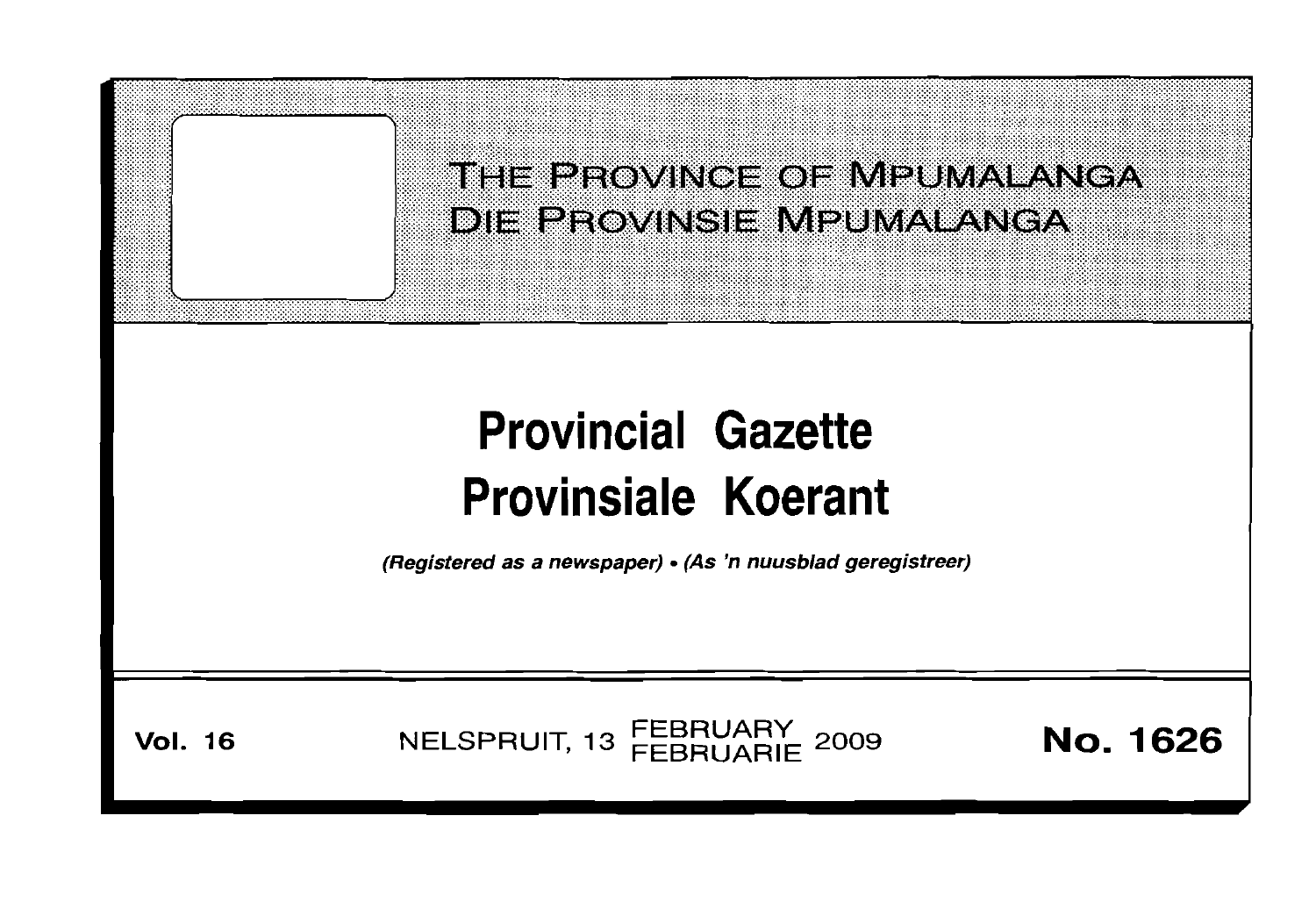No.

# **CONTENTS • INHOUD**

Page Gazette No. No.

# **GENERAL NOTICES' ALGEMENE KENNISGEWINGS**

| 32 |                                                                                                             | 8  | 1626 |
|----|-------------------------------------------------------------------------------------------------------------|----|------|
| 32 |                                                                                                             | 8  | 1626 |
| 33 |                                                                                                             | 8  | 1626 |
| 33 |                                                                                                             | 9  | 1626 |
| 34 |                                                                                                             | 9  | 1626 |
| 34 |                                                                                                             | 9  | 1626 |
| 38 | Development Facilitation Act, 1995: Establishment of land development area: Farm Grootsuikerboschkop 124 JT | 13 | 1626 |
| 39 |                                                                                                             | 9  | 1626 |
| 39 |                                                                                                             | 9  | 1626 |
| 40 |                                                                                                             | 10 | 1626 |
| 40 |                                                                                                             | 10 | 1626 |
| 41 |                                                                                                             | 11 | 1626 |
| 41 |                                                                                                             | 11 | 1626 |
| 42 |                                                                                                             | 11 | 1626 |
| 42 |                                                                                                             | 12 | 1626 |
| 43 | National Environmental Management Act (107/1998): Notice of Environmental Impact Assessment Process         | 15 | 1626 |

# **LOCAL AUTHORITY NOTICES' PLAASLIKE BESTUURSKENNISGEWINGS**

| 25 | Town-planning and Townships Ordinance (15/1986): Establishment of township: Embalenhle Extension 22                         | 18 | 1626 |
|----|-----------------------------------------------------------------------------------------------------------------------------|----|------|
| 25 |                                                                                                                             | 18 | 1626 |
| 26 |                                                                                                                             | 19 | 1626 |
| 27 |                                                                                                                             | 19 | 1626 |
| 28 |                                                                                                                             | 19 | 1626 |
| 29 |                                                                                                                             | 19 | 1626 |
| 30 |                                                                                                                             | 20 | 1626 |
| 31 |                                                                                                                             | 20 | 1626 |
| 32 |                                                                                                                             | 20 | 1626 |
| 33 |                                                                                                                             | 21 | 1626 |
| 34 |                                                                                                                             | 21 | 1626 |
| 35 | Local Government: Municipal Property Rates Act 2004: Mbombela Local Municipality: Public notice calling for                 | 16 | 1626 |
|    | 36 do.: Steve Tshwete Local Municipality: Public notice calling for inspection of the general valuation roll and lodging of | 17 | 1626 |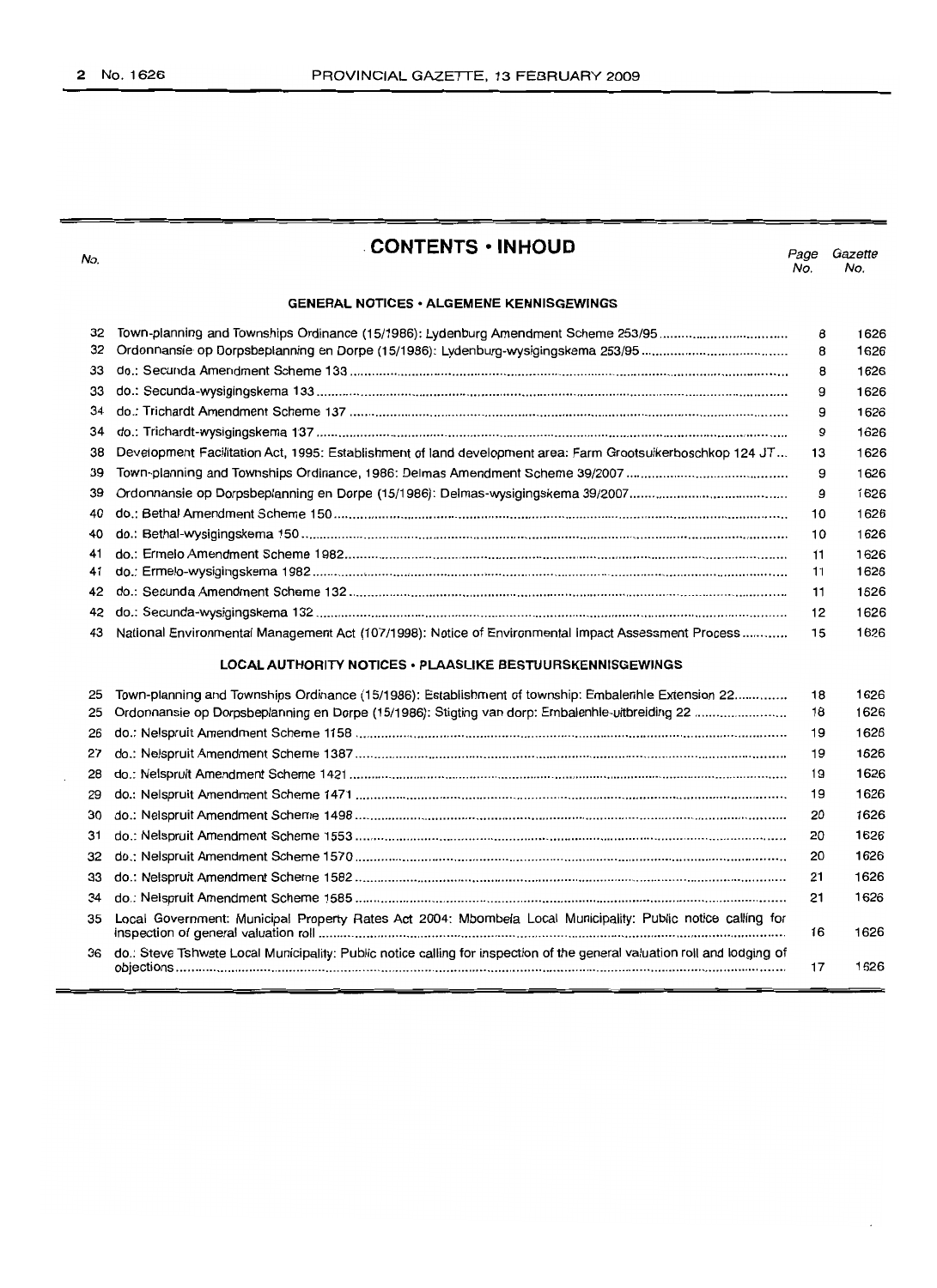| <b>IMPORTANT NOTICE</b>                                                                                                                                            |                                                              |  |  |
|--------------------------------------------------------------------------------------------------------------------------------------------------------------------|--------------------------------------------------------------|--|--|
| The                                                                                                                                                                |                                                              |  |  |
| <b>Mpumalanga Province Provincial Gazette Function</b>                                                                                                             |                                                              |  |  |
| will be transferred to the                                                                                                                                         |                                                              |  |  |
| <b>Government Printer</b> in Pretoria                                                                                                                              |                                                              |  |  |
| as from 1 April 2005                                                                                                                                               |                                                              |  |  |
| <b>NEW PARTICULARS ARE AS FOLLOWS:</b>                                                                                                                             |                                                              |  |  |
| <b>Physical address:</b>                                                                                                                                           | <b>Postal address:</b>                                       |  |  |
| <b>Government Printing Works</b><br>149 Bosman Street<br>Pretoria                                                                                                  | Private Bag X85<br>Pretoria<br>0001                          |  |  |
| <b>New contact persons:</b> Louise Fourie Tel.: (012) 334-4686<br>Mrs H. Wolmarans Tel.: (012) 334-4591                                                            |                                                              |  |  |
| Fax number: (012) 323-8805                                                                                                                                         |                                                              |  |  |
| E-mail address: hester.wolmarans@gpw.gov.za<br>louise.fourie@gpw.gov.za                                                                                            |                                                              |  |  |
| <b>Contact persons for subscribers:</b>                                                                                                                            |                                                              |  |  |
|                                                                                                                                                                    | Mrs S. M. Milanzi Tel.: (012) 334-4734                       |  |  |
|                                                                                                                                                                    | Mrs J. Wehmeyer Tel.: (012) 334-4753<br>Fax.: (012) 323-9574 |  |  |
| This phase-in period is to commence from 18 March 2005 (suggest date of advert)<br>and notice comes into operation as from 1 April 2005.                           |                                                              |  |  |
| Subscribers and all other stakeholders are advised to send their advertisements<br>directly to the Government Printing Works, two weeks before the 1st April 2005. |                                                              |  |  |
| In future, adverts have to be paid in advance<br>before being published in the Gazette.                                                                            |                                                              |  |  |
| <b>AWIE VAN ZYL</b><br><b>Advertising Manager</b>                                                                                                                  |                                                              |  |  |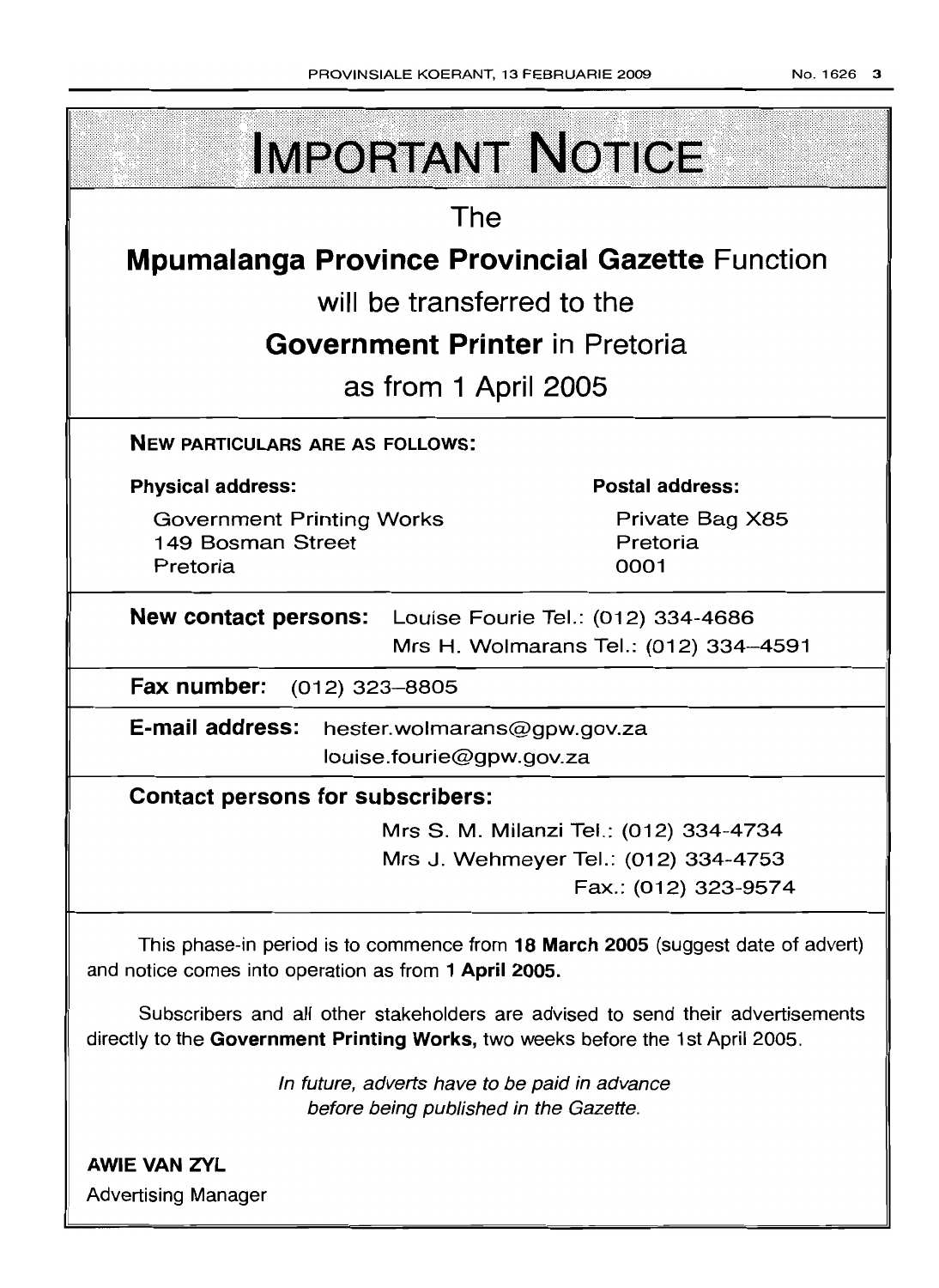|                                                                                                                                       | IT IS THE CLIENTS RESPONSIBILITY TO ENSURE THAT THE CORRECT AMOUNT IS PAID<br>AT THE CASHIER OR DEPOSITED INTO THE GOVERNMENT PRINTING WORKS BANK<br>ACCOUNT AND ALSO THAT THE REQUISITION/COVERING LETTER TOGETHER WITH<br>THE ADVERTISEMENTS AND THE PROOF OF DEPOSIT REACHES THE GOVERNMENT<br>PRINTING WORKS IN TIME FOR INSERTION IN THE PROVINCIAL GAZETTE.<br>NO ADVERTISEMENTS WILL BE PLACED WITHOUT PRIOR PROOF OF PRE-PAYMENT.<br>$\frac{1}{4}$ page R 187.37<br>Letter Type: Arial<br><b>Size: 10</b><br>Line Spacing: At:<br>Exactly<br>11pt |
|---------------------------------------------------------------------------------------------------------------------------------------|-----------------------------------------------------------------------------------------------------------------------------------------------------------------------------------------------------------------------------------------------------------------------------------------------------------------------------------------------------------------------------------------------------------------------------------------------------------------------------------------------------------------------------------------------------------|
| <b>A PRICE</b><br><b>INCREASE OF</b><br><b>8,5% WILL BE</b><br><b>EFFECTIVE ON</b><br><b>ALL TARIFFS</b><br><b>FROM</b><br>1 MAY 2008 | $\frac{1}{4}$ page R 374.75<br>Letter Type: Arial<br><b>Size: 10</b><br>Line Spacing: At:<br>Exactly<br>11pt                                                                                                                                                                                                                                                                                                                                                                                                                                              |
|                                                                                                                                       | $\frac{1}{4}$ page R 562.13<br>Letter Type: Arial<br><b>Size: 10</b><br>Line Spacing: At:<br>Exactly<br>11pt                                                                                                                                                                                                                                                                                                                                                                                                                                              |
|                                                                                                                                       | $\frac{1}{4}$ page R 749.50<br>Letter Type: Arial<br>Size: 10<br>Line Spacing: At:<br>Exactly<br>11pt                                                                                                                                                                                                                                                                                                                                                                                                                                                     |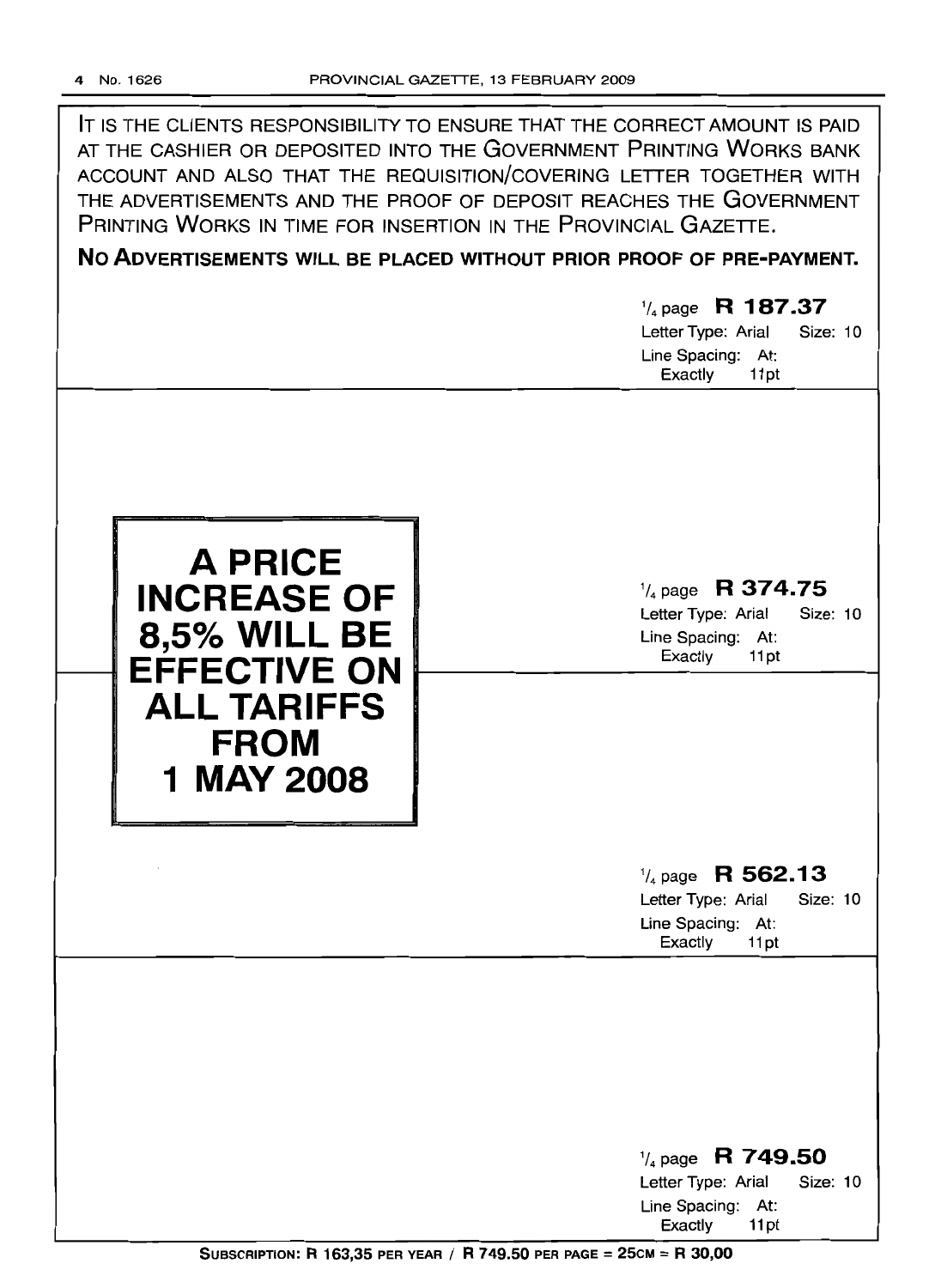

- (2) The date for the publication of a **separate** Mpumalanga Province Provincial Gazette is negotiable.
- 2. (1) Copy of notices received **after closing time** will be held over for publication in the next Mpumalanga Province Provincial Gazette.
	- (2) Amendment or changes in copy of notices cannot be undertaken unless instructions are received **before 10:00 on Thursdays.**
	- (3) Copy of notices for publication or amendments of original copy can not be accepted over the telephone and must be brought about by letter, by fax or by hand. The Government Printer will not be liable for any amendments done erroneously.
	- (4) In the case of cancellations a refund of the cost of a notice will be considered only if the instruction to cancel has been received on or before the stipulated closing time as indicated in paragraph 2 (2).

# **ApPROVAL OF NOTICES**

3. In the event where a cheque, submitted by an advertiser to the Government Printer as payment, is dishonoured, then the Government Printer reserves the right to refuse such client further access to the Mpumalanga Province Provincial Gazette untill any outstanding debts to the Government Printer is settled in full.

# **THE GOVERNMENT PRINTER INDEMNIFIED AGAINST LIABILITY**

- 4. The Government Printer will assume no liability in respect of-
	- (1) any delay in the publication of a notice or publication of such notice on any date other than that stipulated by the advertiser;
	- (2) erroneous classification of a notice, or the placement of such notice in any section or under any heading other than the section or heading stipulated by the advertiser;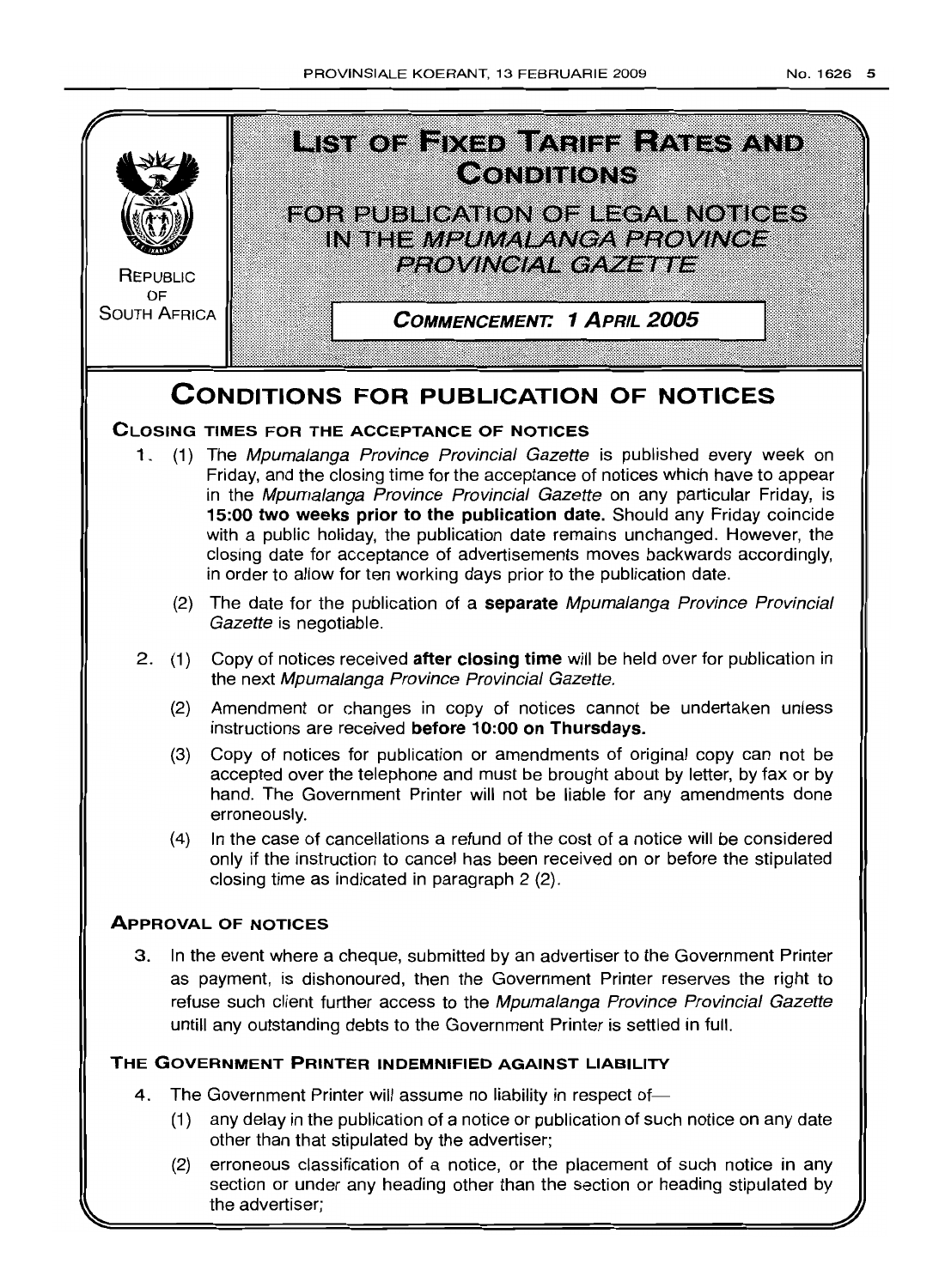(3) any editing, revision, omission, typographical errors or errors resulting from faint or indistinct copy.

# **LIABILITY OF ADVERTISER**

5. Advertisers will be held liable for any compensation and costs arising from any action which may be instituted against the Government Printer in consequence of the publication of any notice.

# **COpy**

- 6. Copy of notices must be typed on one side of the paper only and may not constitute part of any covering letter or document.
- 7. At the top of any copy, and set well apart from the notice, the following must be stated:

Where applicable

- (1) The heading under which the notice is to appear.
- (2) The cost of publication applicable to the notice, in accordance with the "Word Count Table".

# **PAYMENT OF COST**

- 9. **With effect from 1 April 2005 no notice will be accepted for publication unless the cost of the insertion(s) is prepaid in CASH or by CHEQUE or POSTAL ORDERS. It can be arranged that money can be paid into the banking account of the Government Printer, in which case the deposit slip accompanies the advertisement before publication thereof.**
- 10. (1) The cost of a notice must be calculated by the advertiser in accordance with the word count table.
	- (2) Where there is any doubt about the cost of publication of a notice, and in the case of copy, an enquiry, accompanied by the relevant copy, should be addressed to the **Advertising Section, Government Printing Works, Private Bag** X85, **Pretoria, 0001 [Fax: (012) 323-8805],** before publication.
- **11.** Overpayment resulting from miscalculation on the part of the advertiser of the cost of publication of a notice will not be refunded, unless the advertiser furnishes adequate reasons why such miscalculation occurred. In the event of underpayments, the difference will be recovered from the advertiser, and the notice(s) will not be published until such time as the full cost of such publication has been duly paid in cash or by cheque or postal orders, or into the banking account.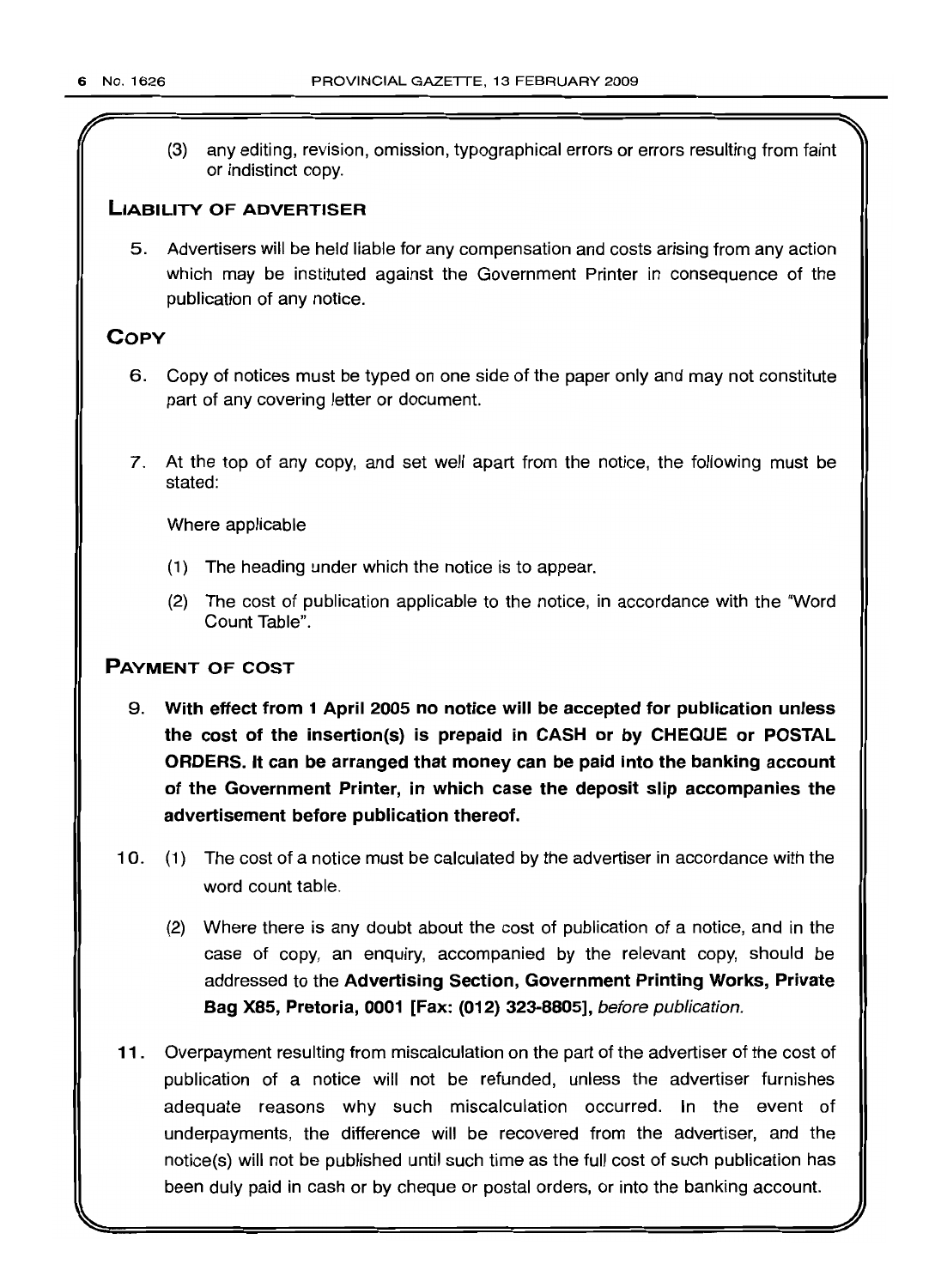II

- 1 2. In the event of a notice being cancelled, a refund will be made only if no cost regarding the placing of the notice has been incurred by the Government Printing Works.
- 13. The Government Printer reserves the right to levy an additional charge in cases where notices, the cost of which has been calculated in accordance with the Word Count Table, are subsequently found to be excessively lengthy or to contain overmuch or complicated tabulation.

# PROOF OF PUBLICATION

14. Copies of the Mpumalanga Province Provincial Gazette which may be required as proof of publication, may be ordered from the Government Printer at the ruling price. The Government Printer will assume no liability for any failure to post such Mpumalanga Province Provincial Gazette(s) or for any delay in despatching it/them.

# **GOVERNMENT PRINTERS BANK ACCOUNT PARTICULARS**

Bank: ABSA

BOSMAN STREET

Account No.: 4057114016

Branch code: 632005

Reference No.: 00000047

Fax No.: (012) 323 8805

# Enquiries:

| Mrs. L. Fourie    | Tel.: (012) 334-4686 |
|-------------------|----------------------|
| Mrs. H. Wolmarans | Tel.: (012) 334-4591 |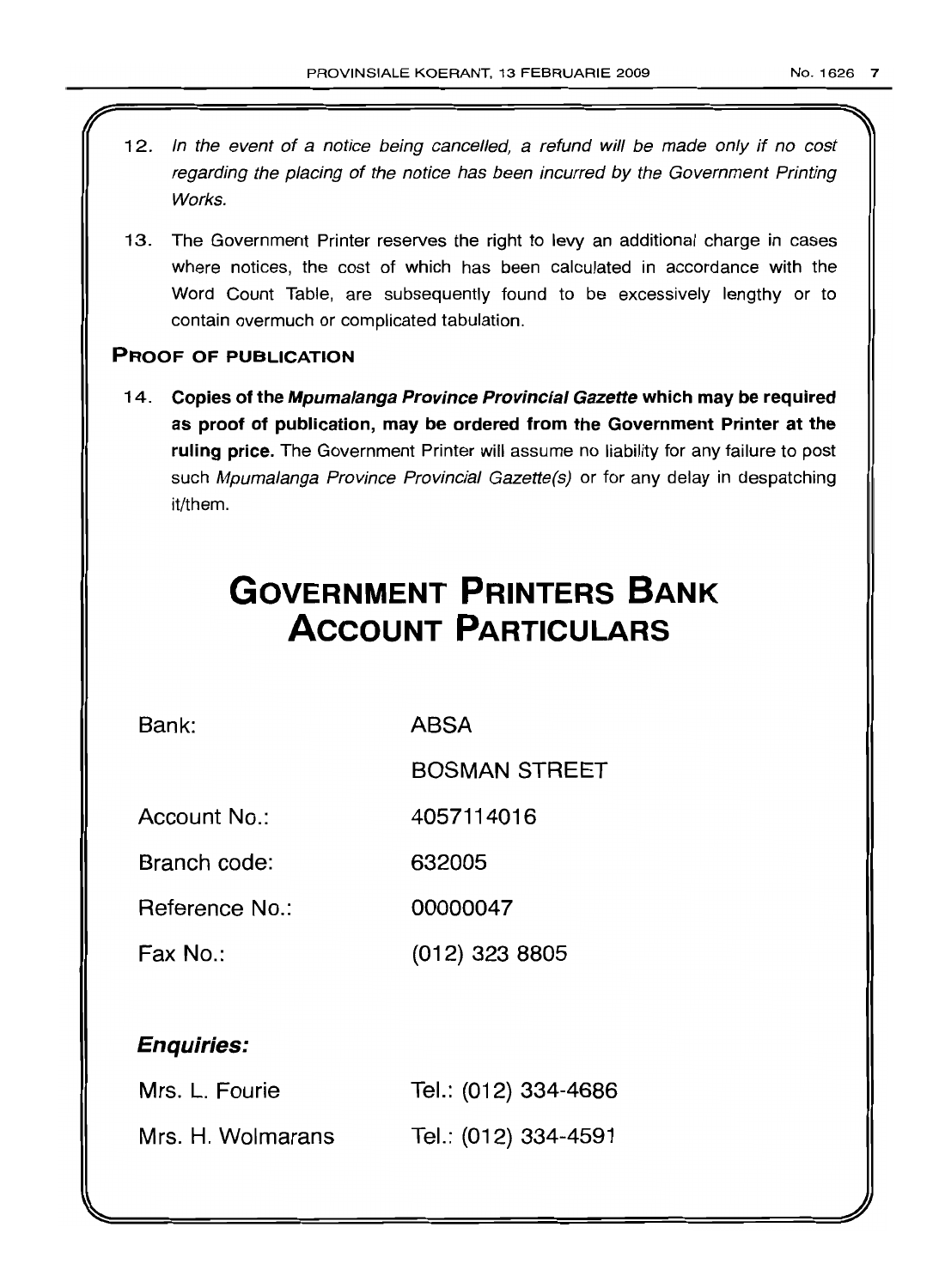# **GENERAL NOTICES • ALGEMENE KENNISGEWINGS**

# **NOTICE 32 OF 2009**

### **LYDENBURG AMENDMENT SCHEME** 253/95

We, Terraplan Associates, being the authorised agents of the owner of Erf R/263, Lydenburg, hereby give notice in terms of section 56 (1) (b) (i) & (ii) of the Town-planning and Townships Ordinance, 1986, that we have applied to the Thaba Chweu Municipality, Lydenburg Administrative Unit for the amendment of the town-planning scheme known as Lydenburg Town-planning Scheme, 1995, by the rezoning of the property described above, situated at 3 Lombaard Street, Lydenburg from "Residential 1" at a density of 10 units per hectare to respectively "Residential 1" at a density of 15 units per hectare and "Residential 2" at a density of 25 units per hectare.

Particulars of the application will lie for inspection during normal office hours at the office of the Municipal Manager, Thaba Chweu Municipality, Lydenburg Administrative Unit, Sentraal Street, Lydenburg for the period of 28 days from 06/02/2009.

Objections to or representations in respect of the application must be lodged with or made in writing to the Municipal Manager at the above address or at P.O. Box 61, Lydenburg, 1120, within a period of 28 days from 06/02/2009.

Address of agent: (HS1901) Terraplan Associates, P.O. Box 1903, Kempton Park, 1620.

# **KENNISGEWING 32 VAN 2009**

**• •**

# **LYDENBURG-WYSIGINGSKEMA** 253/95

Ons, Terraplan Medewerkers, synde die gemagtigde agente van die eienaar van Erf R/263, Lydenburg, gee hiermee ingevolge artikel 56 (1) (b) (i) & (ii) van die Ordonnansie op Dorpsbeplanning en Dorpe, 1986, kennis dat ons by die Thaba Chweu Munisipaliteit, Lydenburg Administratiewe Eenheid aansoek gedoen het om die wysiging van die dorpsbeplanningskema bekend as Lydenburg dorpsbeplanningskema, 1995, deur die hersonering van die eiendom hierbo beskryf, geleë te Lombaardstraat 3, Lydenburg vanaf "Residensieel 1" teen 'n digtheid van 10 eenhede per hektaar onderskeidelik na "Residensieel 1" teen 'n digtheid van 15 eenhede per hektaar en "Residensleel 2" teen 'n digtheid van 25 eenhede per hektaar.

Besonderhede van die aansoek lê ter insae gedurene gewone kantoorure by die kantoor van die Munisipale Bestuurder, Thaba Chweu Munisipaliteit, Lydenburg Administratiewe Eenheid, Sentraalstraat, Lydenburg vir 'n tydperk van 28 dae vanaf 06/02/2009.

Besware teen of vertoë ten opsigte van die aansoek moet binne 'n tydperk van 28 dae vanaf 06/02/2009 skriftelik by of tot die Munisipale Bestuurder by bovermelde adres of by Posbus 61, Lydenburg, 1120 ingedien of gerig word.

Adres van agent: (HS1901) Terraplan Medewerkers, Posbus 1903, Kempton Park, 1620.

 $6 - 13$ 

# **NOTICE 33 OF 2009**

SCHEDULE 8

# [Regulation 11 (2)]

NOTICE OF APPLICATION FOR AMENDMENT OF TOWN-PLANNING SCHEME IN TERMS OF SECTION 56 (1) (b) (i) OF THE TOWN-PLANNING AND TOWNSHIPS ORDINANCE, 1986 (ORDINANCE 15 OF 1986)

# SECUNDA AMENDMENT **SCHEME 133**

I/we, Catalyst Town-planning Consultants and Development Facilitators, being the authorised consultants, appointed by the owner of Erf 989, Secunda Extension 00, hereby give notice in terms of section 56 (1) (b) (i) of the Town-planning and Townships Ordinance, 1986, that we have applied to the Govan Mbeki Municipality for the amendment of the town-planning scheme known as Secunda Town-planning Scheme, 1993, by the rezoning of Erf 989, Secunda Extension 00, situated at 15 Juta Street, from "Residential 1" to "Residential 2".

Particulars of the application will lie for inspection during normal office hours at the office of the Municipal Manager, Govan Mbeki Municipality, Secunda, for the period of 28 days from 6 February 2009.

Objections to or representations in respect of the application must be lodged with or made in writing to the Municipal Manager, Govan Mbeki Municipality, Private Bag X1017, Secunda, 2302, within a period of 28 days from 6 February 2009.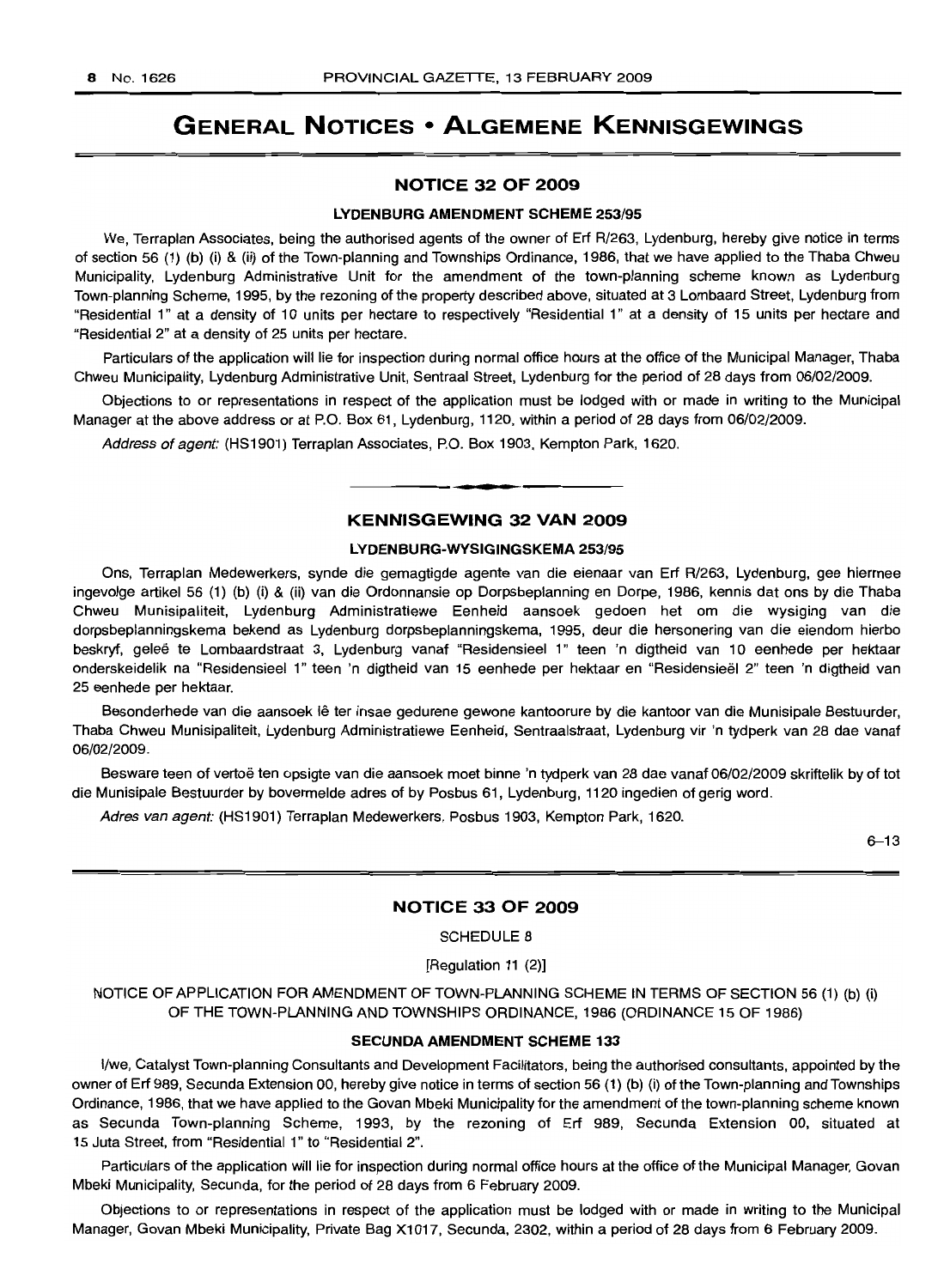# **KENNISGEWING 33 VAN 2009**

KENNISGEWING VAN AANSOEK OM WYSIGING VAN DORPSBEPLANNINGSKEMA INGEVOLGE ARTIKEL 56 (1) (b) (i) VAN DIE ORDONNANSIE OP DORPSBEPLANNING EN DORPE, 1986 (ORDONNANSIE 15 VAN 1986)

# **SECUNDA·WYSIGINGSKEMA** 133

Ek/ons Catalyst Town-planning Consultants and Development Facilitators, synde die gemagtigde agent van die eienaars van Erf 989, Secunda Uitbreiding 00, gee hiermee ingevolge artikel 56 (1) (b) (i) van die Ordonnansie op Dorpsbeplanning en Dorpe, 1986, kennis dat ek by Govan Mbeki Munisipaliteit aansoek gedoen het om die wysiging van die dorpsbeplanningskema bekend as Secunda-dorpsbeplanninqskerna., 1993, deur die hersonering van Erf 989, Secunda Uitbreiding 00, gelee te Jutastraat 15, vanaf "ResidensieeI1" na "Residensieel 2".

Besonderhede van die aansoek lê ter insae gedurende gewone kantoorure by die kantoor van die Munisipale Bestuurder, Govan Mbeki Munisipaliteit, Burgersentrum, Secunda, vir 'n tydperk van 28 dae vanaf 6 Februarie 2009.

Besware teen of vertoë ten opsigte van die aansoek moet binne 'n tydperk van 28 dae vanaf 6 Februarie 2009 skriftelik by of tot die Munisipale Bestuurder, Govan Mbeki Munisipaliteit, Burgersentrum, Privaatsak X1017, Secunda, 2302, ingedien of gerig word.

6-13

# **NOTICE 34 OF 2009**

# SCHEDULE 8 [Regulation 11 (2)]

NOTICE OF APPLICATION FOR AMENDMENT OF TOWN-PLANNING SCHEME IN TERMS OF SECTION 56 (1) (b) (i) OF THE TOWN-PLANNING AND TOWNSHIPS ORDINANCE, 1986 (ORDINANCE 15 OF 1986)

# **TRICHARDT AMENDMENT SCHEME** 137

I/we, Catalyst Town Planning Consultants and Development Facilitators, being the authorised Consultants, appointed by the owner of Erf 181, Trichardt, hereby give notice in terms of section 56 (1) (b) (i) of the Town-planning and Townships Ordinance, 1986, that we have applied to the Govan Mbeki Municipality for the amendment of the town-planning scheme known a service and the service of the service of the service of the service of the service of the service of the service of the service of the service of the service of the service of the service of the service of the service o

Trichardt Town-planning Scheme, 1980, by the rezoning of Erf 181, Trichardt, situated at 5 Grey Street, from "Residential 1" to "Business 1".

Particulars of the application will lie for inspection during normal office hours at the office of the Municipal Manager, Govan Mbeki Municipality, Secunda, for the period of 28 days from 6 February 2009.

Objections to or representations in respect of the application must be lodged with or made in writing to the Municipal Manager, Govan Mbeki Municipality, Private Bag X1017, Secunda, 2302, within a period of 28 days from 6 February 2009 .

# **• KENNISGEWING 34 VAN 2009**

KENNISGEWING VAN AANSOEK OM WYSIGING VAN DORPSBEPLANNINGSKEMA INGEVOLGE ARTIKEL 56 (1) (b) (i) VAN DIE ORDONNANSIE OP DORPSBEPLANNING EN DORPE, 1986 (ORDONNANSIE 15 VAN 1986)

# **TRICHARDT-WYSIGINGSKEMA** 137

Ek/ons, Catalyst Town Planning Consultants and Development Facilitators, synde die gemagtigde agent van die eienaars van Erf 181, Trichardt, gee hiermee ingevolge artikel 56 (1) (b) (i) van die Ordonnansie op Dorpsbeplanning en Dorpe, 1986, kennis dat ek by Govan Mbeki Munisipaliteit aansoek gedoen het om die wysiging van die dorpsbeplanningskema bekend as Trichardt-dorpsbeplanningskema, 1980, deur die hersonering van Erf 181, Trichardt, qelee te Greystraat 5, vanaf "Residensieel 1" na "Besigheid 1".

Besonderhede van die aansoek lê ter insae gedurende gewone kantoorure by die kantoor van die Munisipale Bestuurder, Govan Mbeki Munisipaliteit, Burgersentrum, Secunda, 28 dae vanaf 6 Februarie 2009.

Besware teen of vertoë ten opsigte van die aansoek moet binne 'n tydperk van 28 dae vanaf 6 Februarie 2009 skriftelik by of tot die Munisipale Bestuurder, Govan Mbeki Munisipaliteit, Burgersentrum, Privaatsak X1017, Secunda, 2302, ingedien of gerig word.

6-13

# **NOTICE 39 OF 2009**

# **DELMAS AMENDMENT SCHEME** 39/2007

We, Terraplan Associates, being the authorised agent of the owner of Holding 154, Springs Agricultural Holdings Extension 1 hereby give notice in terms of section 56 (1) (b) (i) and (ii) of the Town-planning and Townships Ordinance, 1986, that we have applied to the Delmas Local Municipality for the amendment of the town-planning scheme known as the Delmas Town-planning Scheme, 2007, by the rezoning of the property described above, situated at John Vorster Street 43, Springs Agricultural Holdings Extension 1 from "Agricultural" to "Special" for a lodge comprising out of 6 self catering units inclusive of subservient/related uses and a dwelling house as primary land use, subject to certain restrictive measures.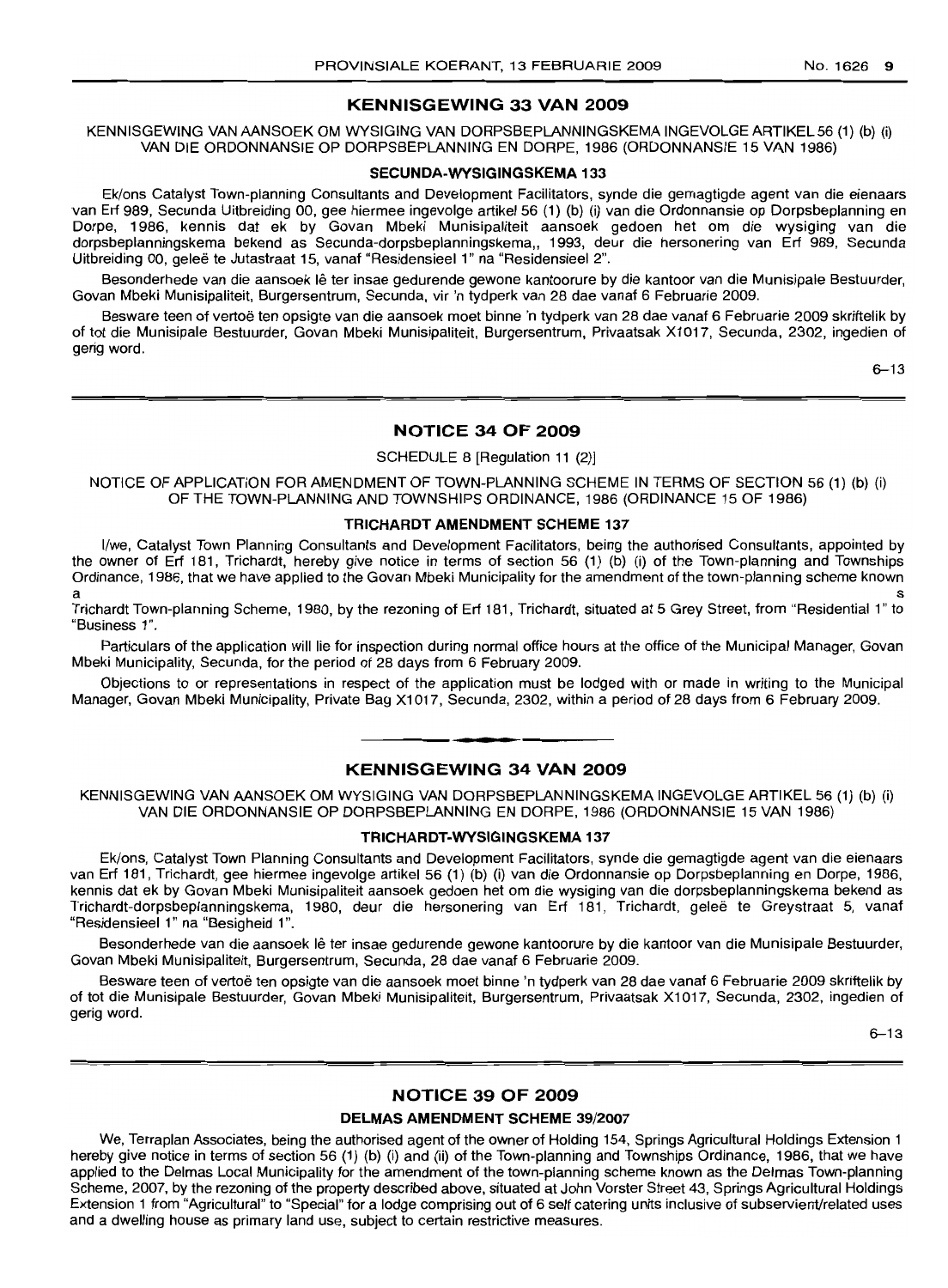Particulars of the application will lie for inspection during normal office hours at the office of the Municipal Manager, Room 2, c/o Samuel and Van der Walt Streets, Delmas, for the period of 28 days from 13 February 2009.

Objections to or representations in respect of the application must be lodged with or made in writing to the Municipal Manager at the above address or at P.O. Box 6, Delmas, 2210, within a period of 28 days from 13 February 2009.

Address of agent: Terraplan Associates, PO Box 1903, Kempton Park, 1620. (HS1906.)

# **KENNISGEWING 39 VAN 2009**

**-.**

### **DELMAS-WYSIGINGSKEMA** 39/2007

Ons, Terraplan Medewerkers, synde die gemagtigde agent van die eienaar van Hoewe 154, Springs-Iandbouhoewes Uitbreiding 1 gee hiermee ingevolge artikel 56 (1) (b) (i) en (ii) van die Ordonnansie op Dorpsbeplanning en Dorpe, 1986, kennis dat ons by die Delmas Plaaslike Munisipaliteit aansoek gedoen het om die wysiging van die dorpsbeplanningskema bekend as Delmas-dorpsbeplanningskema, 2007, deur die hersonering van die eiendom hierbo beskryf, gelee te John Vorsterstraat 43, Springs Landbouhoewes Uitbreiding 1 vanaf "Landbou" na "Spesiaal" vir 'n "lodge" wat bestaan uit 6 selfsorgeenhede met die insluiting van ondergeskikte/verwante gebruike en 'n woonhuis onderworpe aan sekere beperkende voorwaardes.

Besonderhede van die aansoek lê ter insae gedurende gewone kantoorure by die kantoor van die Munisipale Bestuurder, Kamer 2, h/v Samuel- en Van der Waltstraat, Delmas, vir 'n tydperk van 28 dae vanaf 13 Februarie 2009.

Besware teen of vertoë ten opsigte van die aansoek moet binne 'n tydperk van 28 dae vanaf 13 Februarie 2009 skriftelik by of tot die Munisipale Bestuurder by bovermelde adres of by Posbus 6, Delmas, 2210, ingedien of gerig word.

Adres van agent: Terraplan Medewerkers, Posbus 1903, Kempton Park, 1620. (HS1906.)

13-20

# **NOTICE 40 OF 2009**

# **BETHAL AMENDMENT SCHEME 150**

NOTICE OF APPLICATION FOR AMENDMENT OF TOWN-PLANNING SCHEME IN TERMS OF SECTION 56 (1) (b) (i) OF THE TOWN-PLANNING AND TOWNSHIPS ORDINANCE, 1986 (ORDINANCE 15 OF 1986)

I, Hendrik Lochner Susan, the authorised agent of the owner of Portion 5 of Erf 413, Bethal, Registration Division IS, Province of Mpumalanga, hereby give notice in terms of section 56 (1) (b) (i) of the Town-planning and Townships Ordinance, 1986, that I have applied to -the Govan Mbeki Municipality for the amendment of the town-planning scheme known as Bethal Townplanning Scheme, 1980, by the rezoning of the property described above, situated at 58 Klijnhans Street, Bethal, from "Residential 1" to "Residential 3".

Particulars of the application will lie for inspection during normal office hours at the Municipal Manager, Govan Mbeki Municipality, Central Business Area, Secunda, 2302, for a period of 28 days from 13 February 2009.

Objections to or representations in respect of the application must be lodged with or made in writing to the Municipal Manager, Govan Mbeki Municipality, Private Bag X1017, Secunda, 2302, within a period of 28 days from 13 February 2009.

Address of agent: Reed & Partners Secunda, PO Box 985, Secunda, 2302. Tel: (017) 631-1394. Fax: (017) 631-1770.

**• •**

# **KENNISGEWING 40 VAN 2009**

### **BETHAL-WYSIGINGSKEMA 150**

KENNISGEWING VAN AANSOEK OM WYSIGING VAN DORPSBEPLANNINGSKEMA INGEVOLGE ARTIKEL 56 (1) (b) (i) VAN DIE ORDONNANSIE OP DORPSBEPLANNING EN DORPE, 1986 (ORDONNANSIE 15 VAN 1986)

Ek, Hendrik Lochner Susan, synde die gemagtigde agent van die eienaar van Gedeelte 5 van Erf 413, Bethal, Registrasieafdeling IS, provinsie Mpumalanga, gee hiermee ingevolge artikel 56 (1) (b) (i) van die Ordonnansie op Dorpsbeplanning en Dorpe, 1986, kennis dat ek by die Govan Mbeki Munisipaliteit aansoek gedoen het om die wysiging van die dorpsbeplanningskema bekend as Bethal-dorpsbeplanningskema, 1980, deur die hersonering van die eiendom hierbo beskryf, geleë te Klijnhansstraat 58, Bethal, van "Residensieel 1" na "Residensieel 3".

Besonderhede van die aansoek lê ter insae gedurende gewone kantoorure by die kantoor van die Munisipale Bestuurder, Govan Mbeki Munisipaliteit, Sentrale Besigheidsarea, Secunda, 2302, vanaf 13 Februarie 2009.

Besware teen of vertoë ten opsigte van die aansoek moet binne 'n tydperk van 28 dae vanaf 13 Februarie 2009 skriftelik by of tot die Munisipale Bestuurder, Govan Mbeki Munisipaliteit, Privaatsak X1017, Secunda, 2302, gerig word.

Adres van die agent: Reed & Vennote Secunda, Posbus 985, Secunda. Tel: (017) 631-1394. Fax: (017) 631-1770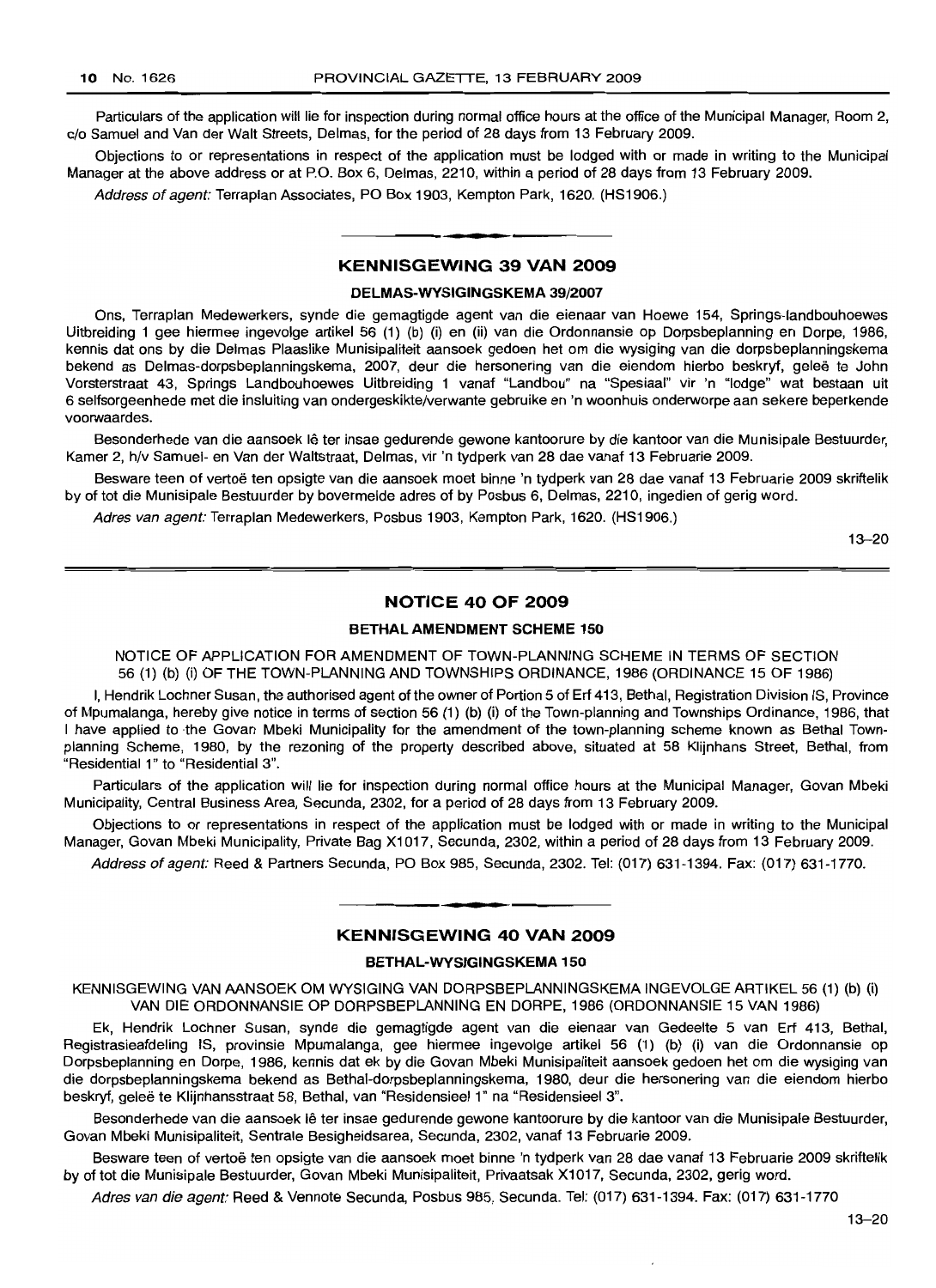# NOTICE 41 OF 2009

#### SCHEDULE 8

#### [Regulation 11(2)]

NOTICE OF APPLICATION FOR AMENDMENT OF TOWN-PLANNING SCHEME IN TERMS OF SECTION 56 (1) (b) (i) OF THE TOWN-PLANNING AND TOWNSHIPS ORDINANCE, 1986 (ORDINANCE 15 OF 1986)

#### ERMELO AMENDMENT SCHEME 1982 NUMBER 533

I, Pierre Grobler, being the authorized agent of the owner of Portion 1 of Erf 510, Ermelo Township, Registration Division I.T., Province Mpumalanga, hereby give notice in terms of section 56 (1) (b) (i) of the Town-planning and Townships Ordinance, 1986, that I have applied to the Msukaligwa Local Municipality for the amendment of the town-planning scheme known as the Ermelo Town-planning Scheme, 1982, by the rezoning of the property described above, situated at Portion 1 of Erf 510, Ermelo Township, Registration Division IT, Province Mpumalanga, from Residential 1 to Residential 2 for the erecting of 3 x 2 bedroomed flats and 1 x 1 bedroomed flat.

Particulars of the application will lie for inspection during normal office hours at the office of the Municipal Manager/ Secretary of the Msukaligwa Local Municipality, for a period of 28 days as from 13 February 2009.

Objections to or representations in respect of the application must be lodged with or made in writing to the Municipal Manager/Secretary at the above address or at Bekker, Brink & Brink Inc., Second Floor, United Building, 60 Kerk Street, Ermelo, within a period of 28 days as from 13 February 2009.

Address of owner: C/o Bekker, Brink & Brink Inc., Second Floor, United Building, 60 Kerk Street, Ermelo. (Ref: Mr P. Grobler/ MC/ROUX6/0003.)

# KENNISGEWING 41 VAN 2009

**-.**

BYLAE 8

[Regulasie 11(2)]

KENNISGEWING VAN AANSOEK OM WYSIGING VAN DORPSBEPLANNINGSKEMA INGEVOLGE ARTIKEL 56 (1) (b) (i) VAN DIE ORDONNANSIE OP DORPSBEPLANNING EN DORPE, 1986 (ORDONNANSIE 15 VAN 1986)

#### ERMELO-WYSIGINGSKEMA 1982 NOMMER 533

Ek, Pierre Grobler, synde die gemagtigde agent van die eienaar van Gedeelte 1 van Erf 510, Ermelo Dorpsgebied, Registrasieafdeling I.T., provinsie Mpumalanga, gee hiermee ingevolge artikel 56 (1) (b) (i) van die Ordonnansie op Dorpsbeplanning en Dorpe, 1986, kennis dat ek by die Msukaligwa Local Municipality aansoek gedoen het om die wysiging van die dorpsbeplanningskema bekend as Ermelo-dorpsbeplanningskema, 1982, deur die hersonering van die eiendom hierbo beskryf, geleë te Gedeelte 1 van Erf 510, Ermelo-dorpsgebied, Registrasieafdeling IT, provinsie Mpumalanga, vanaf Residensieel 1 na Residensieel 2 vir die oprigting van 3 x 2 slaapkamerwoonstelle en 1 x 1 slaapkamerwoonstel.

Besonderhede van die aansoek lê ter insae gedurende gewone kantoorure by die kantoor van die Munisipale Bestuurder/Sekretaris van die Msukaligwa Local Municipality, Burgersentrum, Ermelo, vir 'n tydperk van 28 dae vanaf 13 Februarie 2009.

Besware teen of vertoë ten opsigte van die aansoek moet binne 'n tydperk van 28 dae vanaf 13 Februarie 2007 skriftelik by of tot die Munisipale Bestuurder/Sekretaris by bovermelde adres of by Bekker, Brink & Brink Ing., Tweede Vloer, Unitedgebou, Kerkstraat 60, Ermelo, ingedien of gerig word.

Adres van eienaar: P/a Bekker, Brink & Brink Ing., Tweede Vloer, Unitedgebou, Kerkstraat 60, Ermelo (Verw: Mnr P. Grobler/ mc/ROU6/0003.)

13-20

# NOTICE 42 OF 2009

SCHEDULE 8

[Regulation 11 (2)]

NOTICE OF APPLICATION FOR AMENDMENT OF TOWN-PLANNING SCHEME IN TERMS OF SECTION 56 (1) (b) (i) OF THE TOWN-PLANNING AND TOWNSHIPS ORDINANCE, 1986 (ORDINANCE 15 OF 1986)

# SECUNDA AMENDMENT SCHEME 132

I, Thomas Philippus Ie Roux, being the authorised agent of the owner of Erf 3777, Secunda Extension 8, hereby give notice in terms of section 56 (1) (b) (i) of the Town-planning and Townships Ordinance, 1986, that I have applied to the Govan Mbeki Municipality for the amendment of the town-planning scheme known as Secunda Town-planning Scheme, 1993, for the rezoning of the property situated at 27 Hottentots Holland Street from "Institutional" to "Residential 3",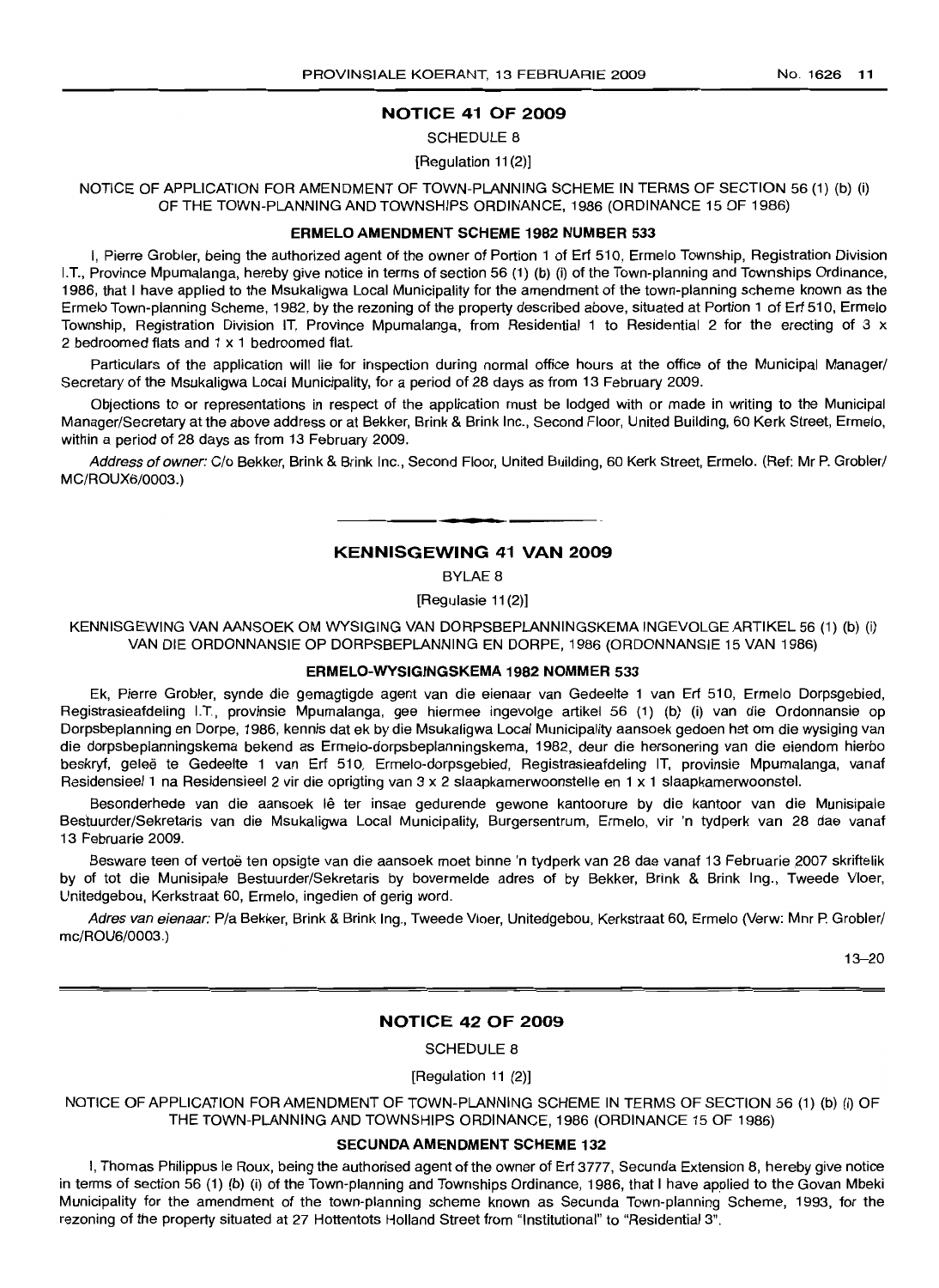Particulars of the application will lie for inspection during normal office hours at the office of the Municipal Manager, Central Business Area, Secunda, for the period of 28 days from 16 February 2009.

Objections to or representations in respect of the application must be lodged with or made in writing to the Municipal Manager, at the above address or at Private Bag X1017, Secunda, 2302, within a period of 28 days from 16 February 2009.

# **KENNISGEWING 42 VAN** 2009

**• •**

# BYLAE 8

[Regulasie 11 (2)]

KENNISGEWING VAN AANSOEK OM WYSIGING VAN DORPSBEPLANNINGSKEMA INGEVOLGE ARTIKEL 56 (1) (b) (i) VAN DIE ORDONNANSIE OP DORPSBEPLANNING EN DORPE, 1986 (ORDONNANSIE 15 VAN 1986)

#### SECUNDA·WVSIGINGSKEMA 132

Ek, Thomas Philippus Ie Roux, synde die gemagtigde agent van die eienaar van Erf 3777, Secunda Uitbreiding 8, gee hiermee ingevolge artikel 56 (1) (b) (i) van die Ordonnansie op Dorpsbeplanning en Dorpe, 1986, kennis dat ek by Govan Mbeki Munisipaliteit aansoek gedoen het om die wysiging van die dorpsbeplanningskema bekend as Secunda-dorpsbeplanningskema, 1993, deur die hersonering van die eiendom gelee te Hottentots Hollandstraat 27 vanaf "Inrigting" na "Residensieel 3".

Besonderhede van die aansoek lê ter insae gedurende gewone kantoorure by die kantoor van die Munisipale Bestuurder, Sentral Besigheidsgebied, Secunda, 28 dae vanaf 16 Februarie 2009 (die datum van eerste publikasie van hierdie kennisgewing).

Besware teen of vertoë ten opsigte van die aansoek moet binne 'n tydperk van 28 dae vanaf 16 Februarie 2009 skriftelik by of tot die Munisipale Bestuurder, by die bovermelde adres of by Govan Mbeki Munisipaliteit, Privaatsak X1017, Secunda, 2302, ingedien of gerig word.

13-20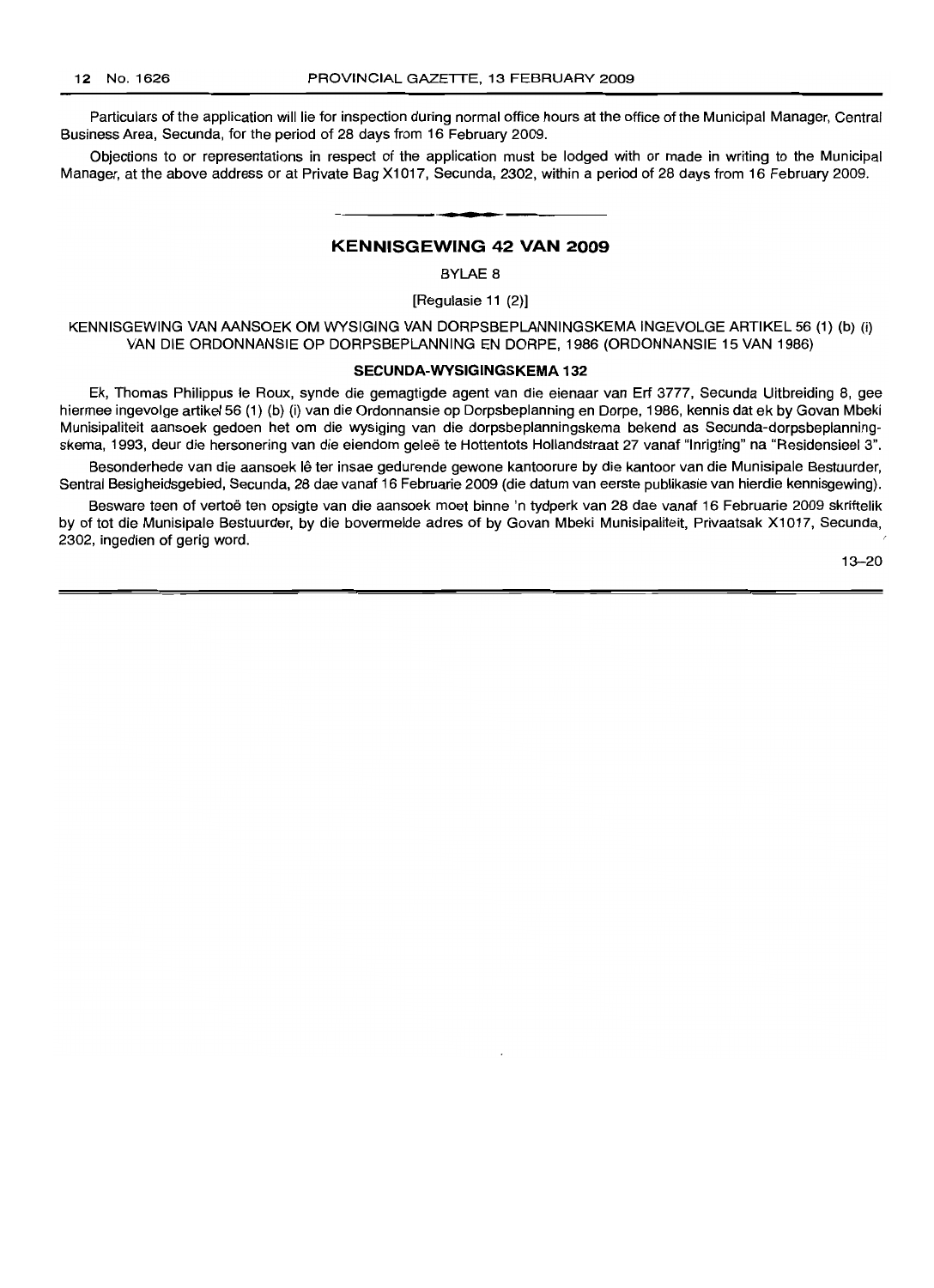# NOTICE 38 OF 2009

# NOTICE OF LAND DEVELOPMENT AREA APPLICATION: PORTIONS 4, 5, 8, 20, RE/44, 47 AND 50 OF THE FARM GROOTSlIlKERBOSCHKOP 124-JT AND PORTIONS 4,6, 11 AND RE/12 OF THE FARM ELANDSLAAGTE 131-J.T. MPUMALANGA PROVINCE

[Regulation 21(10) of the Development Facilitation Regulations in terms of the Development facilitation Act, 1995]

I Johannes Nicolaas Hamman of the firm Urban Dynamics (Mpumalanga) Inc. (the land development applicant) on behalf of Squirewood Investments 55 (Pty) Ltd has lodged an application in terms of the Development Facilitation Act, 1995 for the establishment of a land development area on Portions 4, 5, 8,20, RE/44, 47, and 50 of the farm GROOTSUIKER80SCHKOP 124-J.T. & Portions 4, 6, 11 and RE/12 of the farm ELANDSLAAGTE 131-J.T. situated east of the town Dullstroom and bordering the Kruisfontein road.

The development application consist of the following: An application for land development area consisting of, and subsequent and simultaneous subdivision into 40 portions for the following purposes: 32 portions to be used for residential purposes; 1 portion to be used for a Hotel; 1 portion to be used for a community facility including paddocks; 4 portions to be used for private open space and 2 portions to be used for access control and private roads. The application further consists of the suspension of provisions of the Subdivision of Agricultural Land Act, Act 70 of 1970 and Act 21 of 1940 and the removal of the following restrictive title conditions: Both Conditions A on Page 4, Condition 8 on page 4 and the Condition on page 9. The following conditions will lapse with consent; Condition 8 on page 5, Condition C on page 5, Condition B on page 7. The following conditions will lapse due to the merger; Condition B(b) on page 5 and Condition A on page 6.

The relevant plans, documents and information are available for inspection at the Designated Officer, Cnr De Waal & Anderson Street, Simunye Corner Building, Nelspruit and at the land development applicant for a period of 21 days from 13 February 2009.

The application will be considered at a Tribunal hearing to be held at Peebles Lodge, Dullstroom on 28 May 2009 at 09HOO and the pre-hearing conference will be held at Building 8, Riverside Government Complex, Nelspruit on 7 May 2009 at 09HOO

Any person having an interest in the application should please note:

1. You may within a period of 21 (twenty one) days from 13 February 2009 (date of first publication of this notice) provide the Designated Officer with your written representation in support of the application or any other written representation not amounting to an objection, in which case you are not required to attend the Tribunal hearing; OR

2. If your comments constitute an objection to any aspect of the land development application, you must appear in person or through a duly authorised representative before the Tribunal at the pre-hearing conference. Any written objection or representation must state the name and address of the person or body making the objection or representation, the interest that such person or body has in the matter, and the reason for the objection or representation, and must be delivered to the Designated Officer and the Land Development Applicant at his address set out below within the said 21 days.

You may contact the Designated Officer if you have any queries at his office or any written objection or representation must be delivered to Cnr of De Waal and Anderson Street, Simunye Building, Nelspruit or Private Bag X11219, Nelspruit, 1200 tel. (013) 756 9016, fax (013) 756 9023, email: mdtaljaard@mog.gov.za

Land Development Applicant: Urban Dynamics (Mpumalanga) Inc. PO Box 3294 Middelburg 1050 Propark Building 44 West Street Middelburg 1050 Tel: (013) 243 1219 Fax: (013) 243 1321 email: johan@urbanmbg.co.za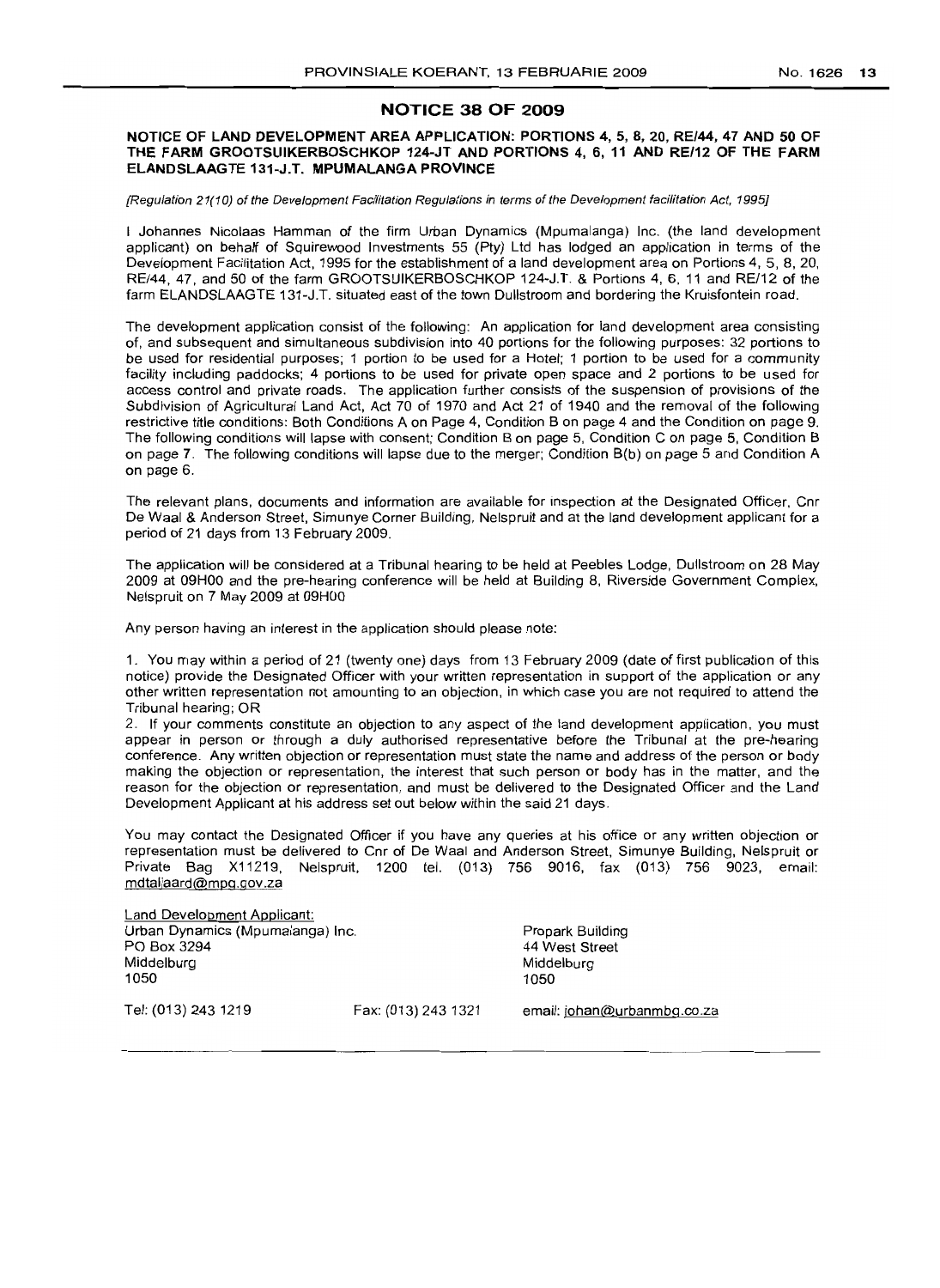# **NOTICE 38 OF 2009**

### ISAZISO SOKUSUNGULWA KOMHLABA: IZIQHEPHU 4, 5, 8, 20, RE/44, 47 KANYE NE 50 ZEPULAZI GROOTSUIKERBOSCHKOP 124-J.T KANYE NEZIQHEPHU 4, 6, 11 KANYE NE RE/12 YEPULAZI ELANDSLAAGTE 131-J.T. MPUMALANGA PROVINCE

[Regulation 21(10) of the Development Facilitation Regulations in terms of the Development facilitation Act, 1995]

Mina uJohannes Nicolaas Hamman we mboni ebizwa iUrban Dynamics (Mpumalanga) Inc. Egameni Ie Squirewood Investments 55 (Pty) Ltd Ngi fakhe ingexenye yokusungulwa Act 1995, yokusungulwa kwa leziziqhephu ezilandelako 4, 5,8,20, RE/44, 47 kanye nesiqhephu 50 zepulazi Grootsuikerboschkop 124- J.T ne 4, 6,11 ne RE/12 yepulazi Elandslaagte 131-J.T eDulistroom.

Lomsebenzi uzo hambisana nalezizihloko ezilandelayo: Isicelo sokuwakha umhlaba okuhambisana nokudabula kwe ziqhephu ezingu 40: iziqhephu ezingu 32 zizosebenziselwa izindlu; isiqhephu, 1 esisodwa sizosebenziselwa iWotela; 1 esinye isiqhephu esisodwa sizosebenziselwa Ihholo lomphakathi; iziqhephu ezingu 4 sizosebenziselwa isikhala esivulekile bese iziqhephu ezinqu 2 sizosebenziselwa ivumo yokulawula izindlela ezlnqasi zomphakathi wonke. Lesicelo futhi sihambisana noku hlehliswa kwe mithetho yokudabula umhlaba wokulima Act 70 of 1970 kanye noku hlehliswa kwamanye ama kunqanda esimelo kanye no Act 21 waka 1940 yokususa okulandelayo kunqanda ibizo esimiselo: Isimelo A zobabili kukhasi 4, ismilelo B kukhasi 4 kanye ne simelo kukhasi 9. Lezizimelo zizo dlula kanye nemvumo; isimelo B kukhasi 5, isimelo C kukhasi 5, isimelo B kukhasi 7. lezisimelo zizodlula ngoba; isimelo B(b) kukhasi 5 kanye ne simelo A kukhasi 6.

Amapulani, Izincwadi kanye nemibiko kuyatholakala ukuze kuhlolwe emahhovisini we "Desinated Officer, Cnr De Waal & Anderson Street, Simunye Corner Building, Nelspruit isikhathi esimalanga angu 21 kusukela ngomhlaka 13 February 2009 kwikhona De Waal kanye ne Anderson Street. Simunye Corner Building, Nelspruit.

Lesisicelo sizobukwa ngomhla ka 28 May 2009 ngo 09HOO e Peebles Lodge, Dullstroom. Bese kozokuba nomhlangano mayelana nalesisicelo ngomhla ka 7 May 2009 ngo 09HOO building 8 , Riverside isiwakho sohulumeni ngaphambi koti khubi nalo wa ngezi 28 May 2009.

Uma kukhona onesifiso kulokusungulwa kwalelidolobha kumele wazi loku okulandelako.

- 1. Ungathumela ngaphami kwezinsuku ezingu 21 kusukela ngomhlaka 13 February 2009 (i1anga lokuqala lokukhishwa kwalesisicelo emaphepheni), ungabhala ngokuvumelana noma ukuphikisa lesisicelo noma ukuphikisa kungalingani nokuvumela kusho ukuthi ngeke kube nohlangano wokukhuluma ngokuphikisa, NOMA.
- 2. Uvuma noma uphikisa nalesisicelo kumele uvele ngokwakho ngphambi kwe ndawo lapho kuyothathwa khona isinqumo kumhlangano wokukhuluma ngalezizimpikiswano. Uma thumela ukuphikisa kwakho ngokubhala, kumele ufake igama nekheli lakho kanye nezizathu zokuphikisa kwakho, uthumele kwi "Designated Officer" kanye ne "Land Development Applicant" kuleli kheli elingensansi ngaphambi kwezinsuku ezingu 21.

Uma unemibuzo ungaxumana ne "Designated Officer" noma ubhale uthumele kuleli kheli: Cnr De Waal & Anderson street, Simunye Building, Nelspruit, Private Bag X11219, Nelspruit 1200, tel. (013) 756 9016, Fax (013) 756 9023, email: mdtaliaard@mpg.gov.za

| Land Development Applicant:      |                     |                             |
|----------------------------------|---------------------|-----------------------------|
| Urban Dynamics (Mpumalanga) Inc. |                     | Propark Building            |
| PO Box 3294                      |                     | 44 West Street              |
| Middelburg                       |                     | Middelburg                  |
| 1050                             |                     | 1050                        |
| Tel: (013) 243 1219              | Fax: (013) 243 1321 | email: johan@urbanmbg.co.za |

13-20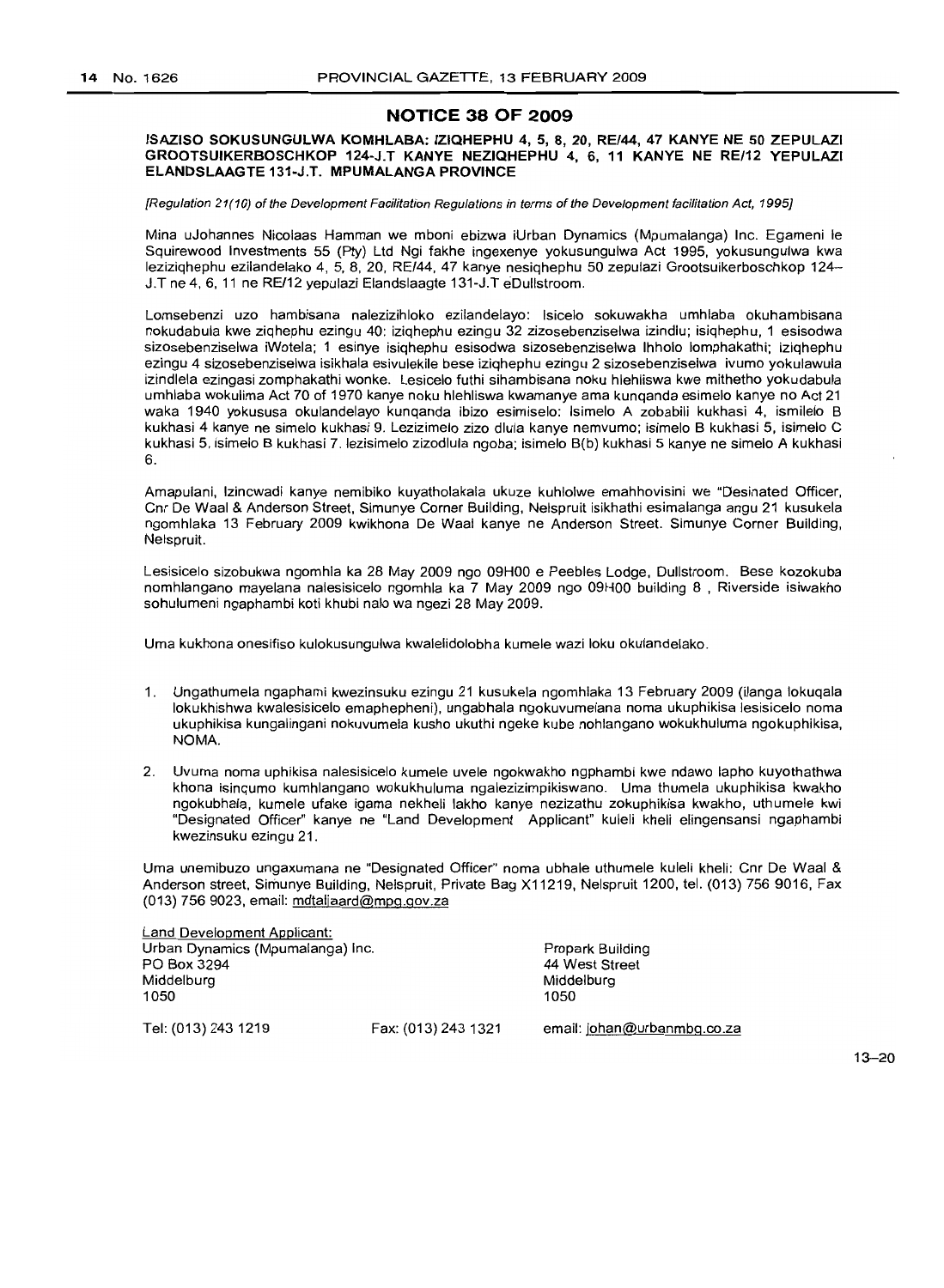# **NOTICE 43 OF 2009**

# **NOTICE OF ENVIRONMENTAL IMPACT** ASSESSMENT PROCESS

Notice is hereby given in terms of Regulation 56(2) of the regulations published in Government Notice No. R385 under Section 24(5) of the National Environmental Management Act (Act no. 107 of 1998), and Regulation 52 under Section 38(1) of the Minerals and Petroleum Resources Development Act (Act No. 28 of 2002) as well as Section 21 (4) of the National Water Act (Section 36 of 1998) of the intent to carry out the following activity:

Activity: Environmental Impact Assessment Process for the proposed construction and operation of opencast as well as underground development and associated infrastructure. The project is proposed on Portions 2, 6, 35, 46, 52, 103, 105, 112, 184, 185 and the remaining extent of the farm Nooitgedacht 268 IT in Msukaligwa Local Municipality, Mpumalanga Province. The site is located approximately 6km from Ermelo **Central** 

Envisaged infrastructure includes

- Opencast mine and related infrastructure
- Underground mine and related infrastructure
- Stormwater Management Infrastructure
- Mining contractors camp and associated infrastructure
- Access roads/ tracks and haul roads
- Temporary waste/ overburden dump
- Ore stockpiles
- Crushing plant
- Back up generator

In terms of Sections 24 and 24(D) of the National Environmental Management Act, as read with Government Notice R 385 (Regulations  $22 - 26$ ), R 386 and, R 387 an Environmental Impact Assessment is required for the following listed activity Activity 1a, 1c,1k, 11, 1m, 1s, 7, 12, 13, 15 and 16b of GN No. R. 386. Activity 2 of GN No. R. 387.

Proponent: Nooitgedacht Colliery (Pty) Ltd Consultants: AGES South Africa (Pty) Ltd

In order to ensure that you are identified as an interested and/or affected party (lAP) or if you require further information on the application and or activity, please submit your name, contact information, interest and relevant issues on the matter in writing by 16 March 2009 to:

AGES South Africa (Pty) Ltd, Postnet 74, Private Bag X07, Arcadia, 0007. Telephone: (012) 809 3086 Fax: 0866072406. Attention: Nerine Lerm Reference: Nooitgedacht EMPR Email: nlerm@ages-group.com

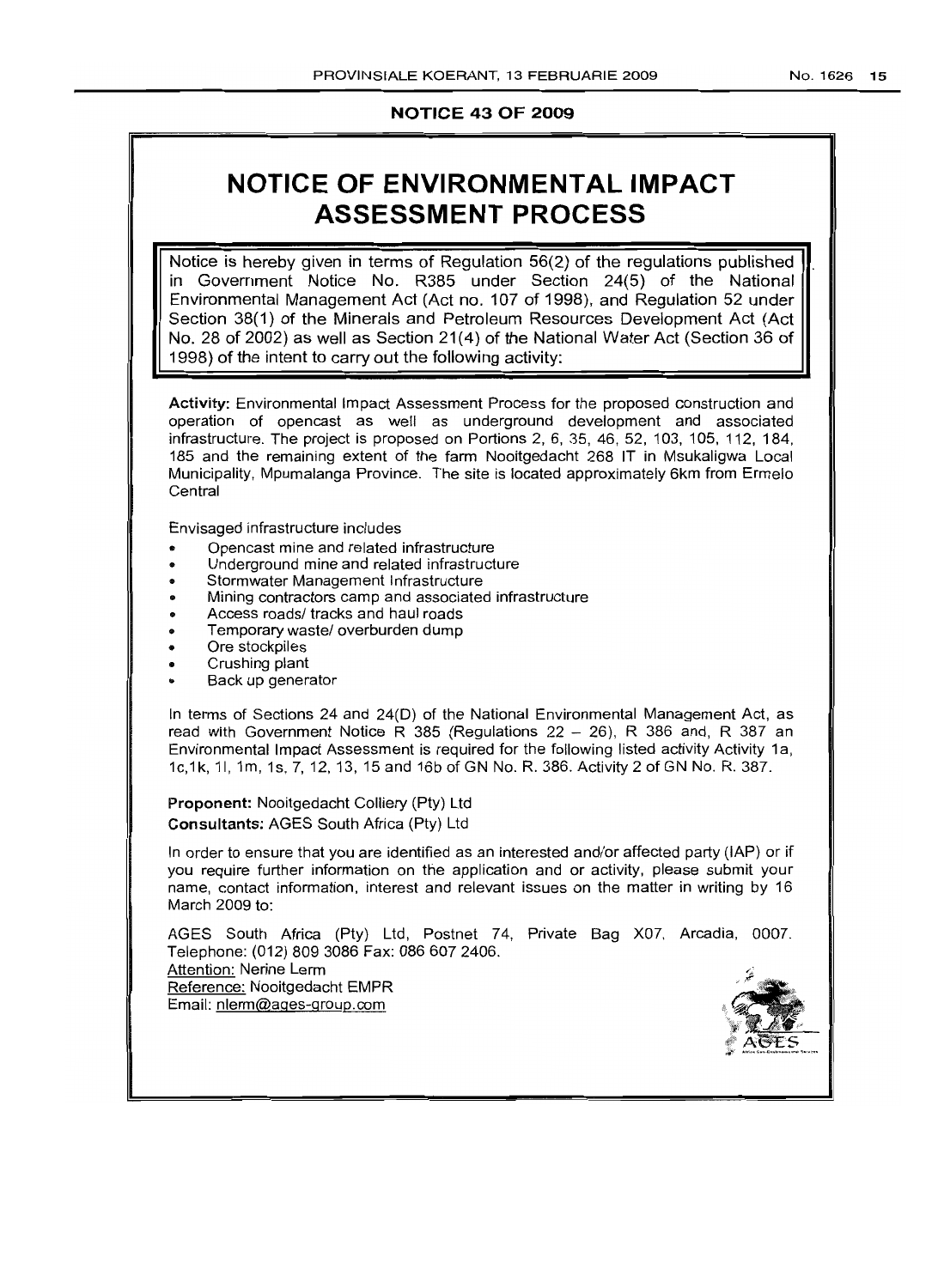# **LOCAL AUTHORITY NOTICES PLAASLIKE BESTUURSKENNISGEWINGS**

**LOCAL AUTHORITY NOTICE 35**

# **MBOMBELA LOCAL MUNICIPALITY**

Civic Centre

1 Nel Street

Nelspruit

1201

South Africa



P O Box 45 Nelspruit 1200 South Africa

# PUBLIC NOTICE CALLING FOR INSPECTION OF GENERAL VALUATION ROLL

Notice is hereby given in terms of Section 49 (1) (a) (I) of the Local Government: Municipal Property Rates Act, 2004, hereinafter referred to as the "Act" that the valuation roll for the financial years 01 July 2009 to 30 June 2013 is open for public inspection at the Mbombela municipal offices or at website: www.mbombela .gov.za from the 23<sup>rd</sup> February 2009 to 09th April 2009.

An invitation is hereby made in terms of section  $49(1)(a)(ii)$  of the Act that any owner of property or other person who so desires should lodge an objection with the municipal manager in respect of any matter reflected in, or omitted from, the valuation roll within the above mentioned period.

Attention is specifically drawn to the fact that an objection must be in relation to a specific individual property and not against the valuation roll as such.

The form for lodging objection is obtainable at the following addresses: Nelspruit Civic Centre, White River Civic Centre, Hazyview Municipal Services Centre, KaNyamazane Municipal Services Centre, Matsulu Municipal Services Centre, KaBokweni Municipal Services Centre and downloaded from the website: www.mbombela.gov.za.

The completed forms must be returned to the following addresses: Nelspruit Civic Centre, White River Civic Centre, Hazyview Municipal Services Centre, KaNyamazane Municipal Services Centre, Matsulu Municipal Services Centre and KaBokweni Municipal Services Centre or posted.

NB: The municipality will take no responsibility for late objection forms posted unless if a registered mail facility has been used, therefore the use of registered mail or courier services is advised. All envelopes should be clearly marked OBJECTION FORM. Facsimiled or E-mailed objections form will not be accepted.

For enquiries please telephone: 013 759 2365/ 013 759 2025/ 013 759 2064

F. S. SIBOZA ACTING MUNICIPAL MANAGER

DATE: 13/01/2009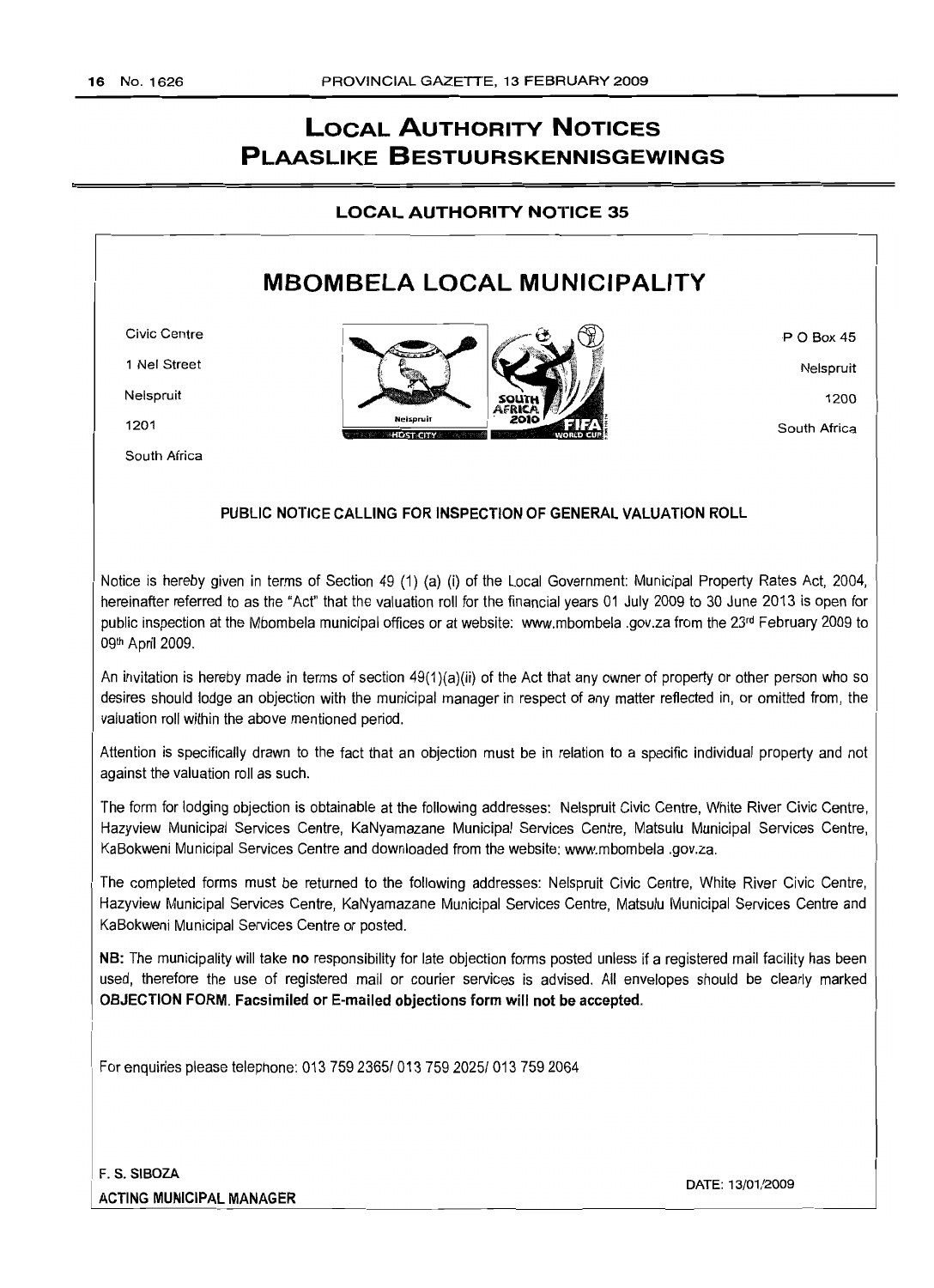# STEVE TSHWETE LOCAL MUNICIPALITY

# **PUBLIC NOTICE CALLING FOR INSPECTION OF THE GENERAL VALUATION ROLL AND LODGING OF OBJECTIONS**

Notice is hereby given in terms of Section 49(1 )(a)(i) of the Local Government: Municipal Property Rates Act, 2004 (Act 6 of 2004) hereinafter referred to as the "Act" that the valuation roll for the financial years 1 July 2009 to 30 June 2013 is open for public inspection at the Department of the Town Secretary, Room C301, Second Floor, Municipal Building, Corner Kerk Street and Wanderers Avenue, Middelburg from 13 February 2009 to 30 April 2009. In addition the valuation roll is available at this Municipality's official website: www.stevetshwetelm.gov.za.

An invitation is hereby made in terms of Section 49  $(1)(a)(ii)$  of the Act that every person who wishes to lodge an objection in respect of any matter in, or omitted from the roll, shall do so within the above-mentioned period with the Municipal Manager.

Attention is specifically drawn to the fact that in terms of Section 50(2) of the Act an objection must be in relation to a specific individual property and not against the valuation roll as such. The form for the lodging of an objection is obtainable at the Department of the Town Secretary, Room C301, Second Floor, Municipal BUilding, Corner Kerk Street and Wanderers Avenue, Middelburg or at this Municipality's official website: www.stevetshwetelm.gov.za.

The completed form must be returned to the Municipal Manager by post to P.O. Box 14, Middelburg, 1050 or delivered by hand at the Department of the Town Secretary, Room C301, Second Floor, Municipal Building, Corner Kerk Street and Wanderers Avenue, Middelburg to reach the Municipal Manager by no later than 30 April 2009 at 16hOO.

For enquires, please phone Ms. Sethu Mkhatshwa of the Department of the Town Secretary at Tel (013) 249 7238.

Any person who cannot read or write can visit Ms. Sethu Mkhatshwa of the Department of the Town Secretary, Room C301, Second Floor, Municipal Building, Corner Kerk Street and Wanderers Avenue, Middelburg where he/she will be assisted with the transcription of this notice and the completion of an objection form if required.

**MR.** W.O. **FOUCHE MUNICIPAL MANAGER**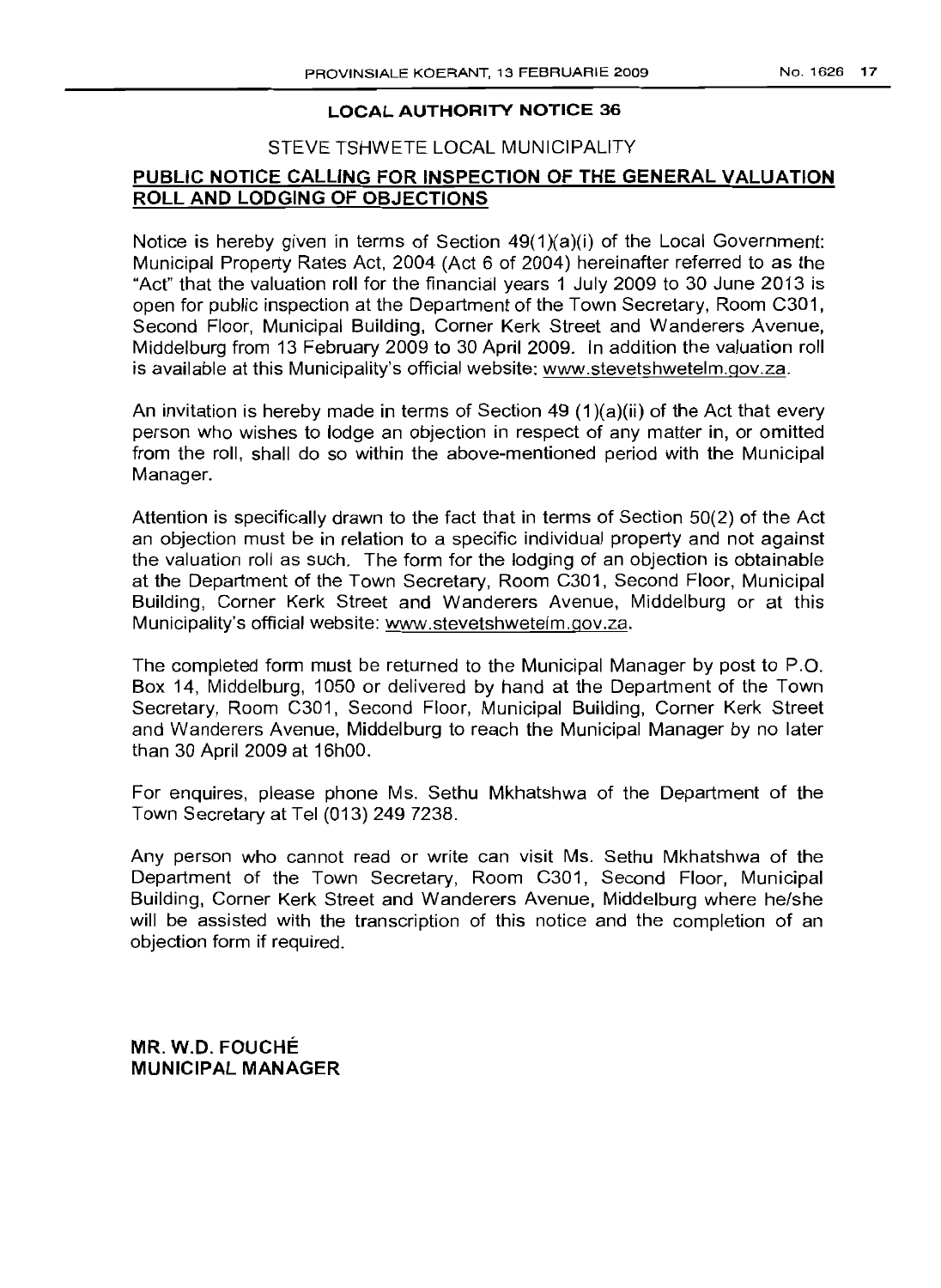SCHEDULE 16

[Regulation 26 (1)]

# NOTICE OF INTENTION TO ESTABLISH TOWNSHIP BY LOCAL AUTHORITY

# **PROPOSED EMBALENHLE EXTENSION 22**

The Govan Mbeki Municipality hereby gives notice in terms of section 108 (1) (a) of the Town-planning and Townships Ordinance, 1986 (Ordinance No. 15 of 1986), that it intends establishing a township, to be known as Embalenhle Extension 22, consistng of the following erven on a portion of Portion 11 of the farm Grootspruit 279-I.S. (the land is situated in the south-western extreme of Embalenhle and Extensions Township, adjacent to (north and south of) Provincial Road 237, west of Embalenhle Extensions 14 and 21, approximately 2,75 km west of Provincial Road R546 (Standerton/Kinross Road):

| · Residential 1                             | 2 3 3 7      |
|---------------------------------------------|--------------|
| • Residential 3                             | з            |
| • Business 2                                | 5            |
| • Educational                               | $\mathbf{1}$ |
| • Special for Taxi Rank & Institutional     | $\mathbf{1}$ |
| · Special for Institutional & Residential 3 | 5            |
| · Special for Mining Installations          | 1            |
| • Public Open Space                         | g            |

Further particulars of the township will lie open for inspection during normal office hours at the office of the Municipal Manager: Municipal Offices, Central Business District, Secunda, for a period of 28 days from 13 February 2009.

Objections and or representations in respect of the township must be lodged with or made in writing to the Municipal Manager at the above address or at Private Bag X1017, Secunda, 2302, within a period of 28 days from 13 February 2009.

# **Dr LH MATHUNYANE, Municipal Manager**

Municipal Offices, Private Bag X1017, Secunda, 2302

# **• PLAASLIKE BESTUURSKENNISGEWING <sup>25</sup>**

BYLAE 16

[Regulasie 26 (1)]

KENNISGEWING VAN VOORNEME DEUR PLAASLIKE BESTUUR OM DORP TE STIG

# **VOORGESTELDE EMBALENHLE UITBREIDING 22**

The Govan Mbeki Munisipaliteit gee hiermee ingevolge artikel 108 (1) (a) van die Ordonnansie op Dorpsbeplanning en Dorpe, 1986 (Ordonnansie 15 van 1986), kennis dat hy voornemens is om 'n dorp, wat bekend sal staan as Embalenhle Uitbreiding 22, bestaande uit die volgende erwe op 'n gedeelte *van* Gedeelte 11 van die plaas Grootspruit 279 I.S. (gelee in die suidwestelike uiterste van Embalenhle en Uitbreidings Dorp, aangrensend aan (noord en suid van) Provinsiale Pad 237, wes van Embalenhle Uitbreidings 14 en 21, ongeveer 2,75 km wes van Provinsiale Pad R546 (Standerton/Kinross Pad), te stig:

| · Residensieel 1                           |                      | 2 3 3 7 |
|--------------------------------------------|----------------------|---------|
| · Residensieel 3                           |                      | 3       |
| • Besigheid 2                              |                      | 5       |
| • Opvoedkundig                             |                      | 1       |
| · Spesiaal vir Taxi Staanplek en Inrigting | $\ddot{\phantom{a}}$ |         |
| · Spesiaal vir Inrigting en Residensieel 3 | $\ddot{\phantom{1}}$ | 5       |
| · Spesiaal vir Myninstallasies             |                      | 1       |
| · Openbare Oopruimte                       |                      | 9       |
|                                            |                      |         |

Nadere besonderhede van die aansoek lê ter insae gedurende gewone kantoorure by die kantoor van die Munisipale Bestuurder, Munisipale Kantore, Sentrale Besigheidsgebied, Secunda, vir 'n tydperk van 28 dae vanaf 13 Februarie 2009.

Besware teen of vertoë ten opsigte van die aansoek moet binne 'n tydperk van 28 dae vanaf 13 Februarie 2009 skriftelik by of aan die Munisipale 8estuurder, Govan Mbeki Munisipaliteit, by bovermelde adres of by Privaatsak X1017, Secunda, 2302 ingedien of gerig word.

# **Dr LH MATHUNYANE, Munisipale Bestuurder**

Munisipale Kantore, Privaatsak X1017, Secunda, 2302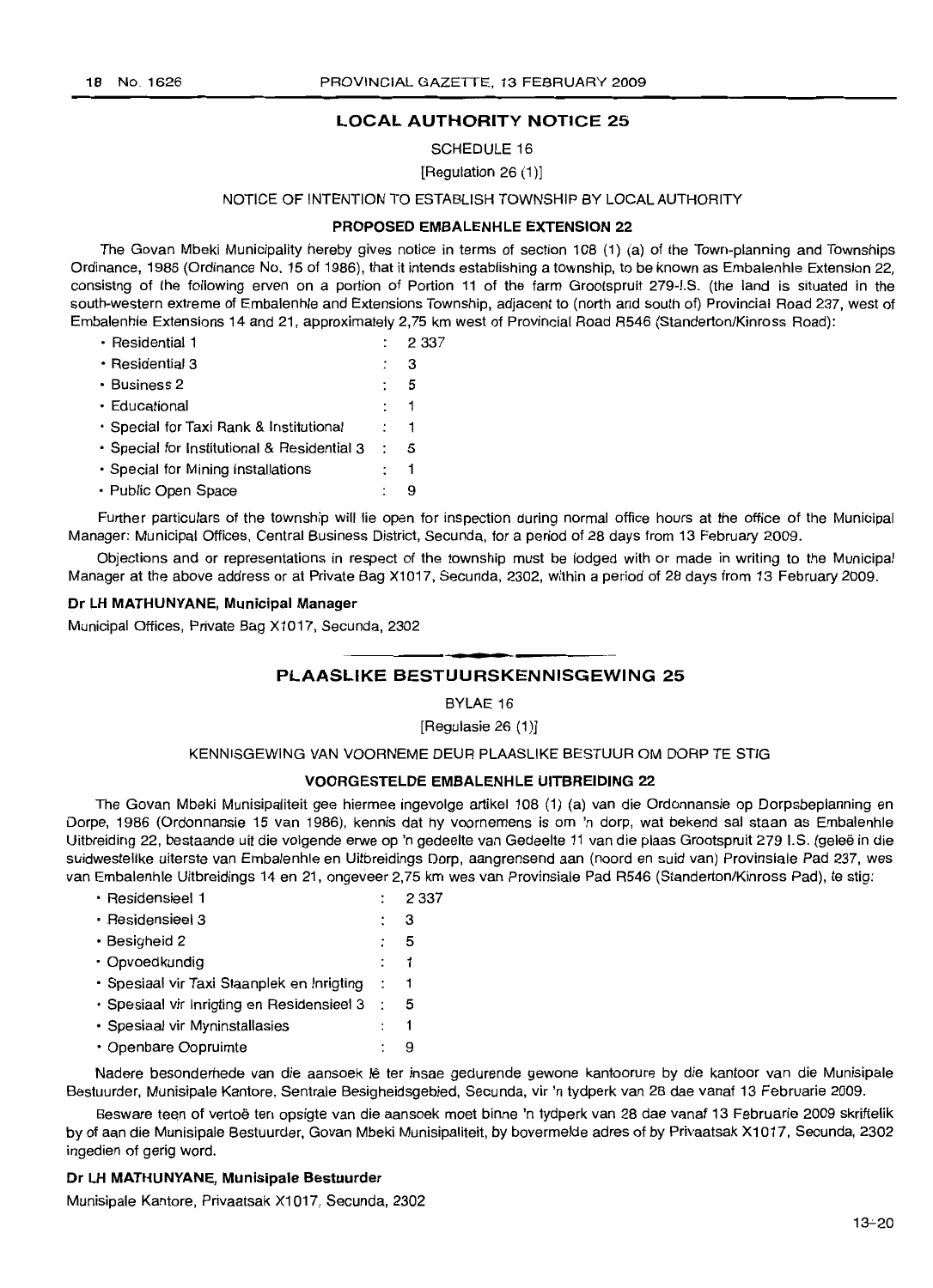# NELSPRUIT AMENDMENT SCHEME 1158

It is hereby notified in terms of section 57 (1) of the Town-planning and Townships Ordinance, 1986, that the Mbombela Local Municipality approved the amendment of the Nelspruit Town-planning Scheme, 1989, by the rezoning of Erf 1440, Nelspruit Extension 8 and Erf 2957, Nelspruit Extension 18, from "Special" to "Special" with Annexure conditions.

Copies of the amendment scheme are filed with the Director, Department of Agriculture and Land Administration, Nelspruit and the office of the Municipal Manager, Civic Centre, Nel Street, Nelspruit, and are open for inspection at all reasonable times.

This amendment scheme is known as the Nelspruit Amendment Scheme 1158 and shall come into operation on date of publication hereof.

A copy of this notice will be provided in Afrikaans or Siswati to anyone requesting such in writing within 30 days of this notice.

#### F.S. SIBOZA, Acting Municipal Manager

Mbombela Local Municipality, PO Box 45, Nelspruit, 1200

# LOCAL AUTHORITY NOTICE 27

### NELSPRUIT AMENDMENT SCHEME 1387

It is hereby notified in terms of section 57 (1) of the Town-planning and Townships Ordinance, 1986, that the Mbombela Local Municipality approved the amendment of the Nelspruit Town-planning Scheme, 1989, by the rezoning of Remainder of Erf 269, Sonheuwel Township, from "Residential 1" to "Residential 3" with Annexure conditions.

Copies of the amendment scheme are filed with the Director, Department of Agriculture and Land Administration, Nelspruit and the office of the Municipal Manager, Civic Centre, Nel Street, Nelspruit, and are open for inspection at all reasonable times.

This amendment scheme is known as the Nelspruit Amendment Scheme 1387 and shall come into operation on date of publication hereof.

A copy of this notice will be provided in Afrikaans or Siswati to anyone requesting such in writing within 30 days of this notice.

### F.S. SIBOZA, Acting Municipal Manager

Mbombela Local Municipality, PO Box 45, Nelspruit, 1200

# LOCAL AUTHORITY NOTICE 28

# NELSPRLlIT AMENDMENT SCHEME 1421

It is hereby notified in terms of section 57 (1) of the Town-planning and Townships Ordinance, 1986, that the Mbombela Local Municipality approved the amendment of the Nelspruit Town-planning Scheme, 1989, by the rezoning of Erven 451 and 453, Nelspruit Extension 2, from "Special" to "Special" with Annexure conditions.

Copies of the amendment scheme are filed with the Director, Department of Agriculture and Land Administration, Nelspruit and the office of the Municipal Manager, Civic Centre, Nel Street, Nelspruit, and are open for inspection at all reasonable times.

This amendment scheme is known as the Nelspruit Amendment Scheme 1421 and shall come into operation on date of publication hereof.

A copy of this notice will be provided in Afrikaans or Siswati to anyone requesting such in writing within 30 days of this notice.

#### F.S. SIBOZA, Acting Municipal Manager

Mbombela Local Municipality, PO Box 45, Nelspruit, 1200

# LOCAL AUTHORITY NOTICE 29

# NELSPRUIT AMENDMENT SCHEME 1471

It is hereby notified in terms of section 57 (1) of the Town-planning and Townships Ordinance, 1986, that the Mbombela Local Municipality, approved the amendment of the Nelspruit Town-planning Scheme, 1989, by the rezoning of Erf 41, Drum Rock, from "Public Garage" to "Special" with Annexure conditions.

Copies of the amendment scheme are filed with the Director, Department of Agriculture and Land Administration, Nelspruit, and the office of the Municipal Manager, Civic Centre, Nel Street, Nelspruit, and are open for inspection at all reasonable times.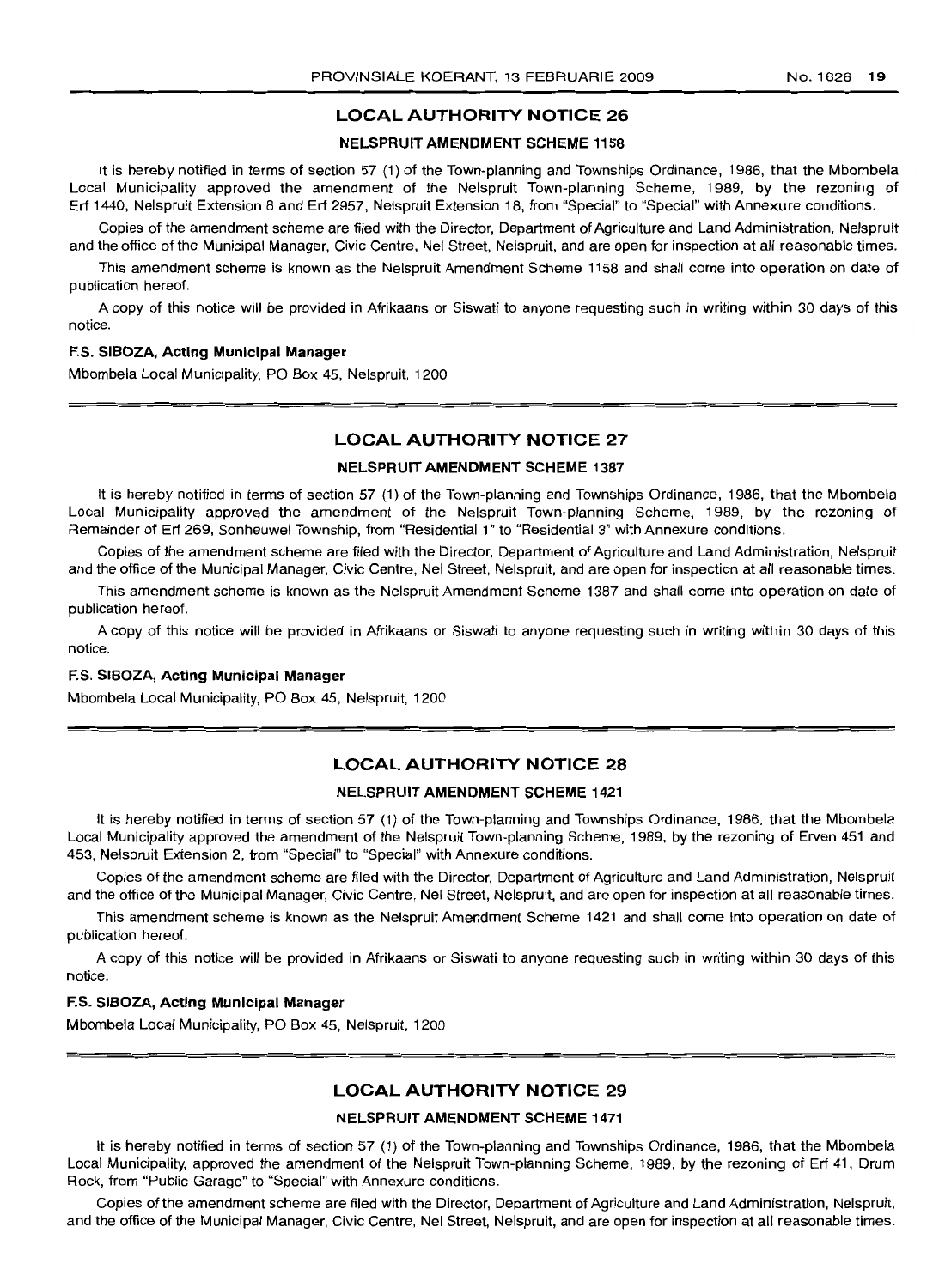This amendment scheme is known as the Nelspruit Amendment Scheme 1471 and shall come into operation on date of publication hereof.

A copy of this notice will be provided in Afrikaans or Siswati to anyone requesting such in writing within 30 days of this notice.

#### F.S. SIBOZA, Acting Municipal Manager

Mbombela Local Municipality, PO Box 45, Nelspruit, 1200

# LOCAL AUTHORITY NOTICE 30

# NELSPRUIT AMENDMENT SCHEME 1498

It is hereby notified in terms of section 57 (1) of the Town-planning and Townships Ordinance, 1986, that the Mbombela Local Municipality, approved the amendment of the Nelspruit Town-planning Scheme, 1989, by the rezoning of Erven 294 and 297, Nelspruit Extension, from "Business 1" to "Business 1" with Annexure conditions.

Copies of the amendment scheme are filed with the Director, Department of Agriculture and Land Administration, Nelspruit and the office of the Municipal Manager, Civic Centre, Nel Street, Nelspruit, and are open for inspection at all reasonable times.

This amendment scheme is known as the Nelspruit Amendment Scheme 1498 and shall come into operation on date of publication hereof.

A copy of this notice will be provided in Afrikaans or Siswati to anyone requesting such in writing within 30 days of this notice.

# F.S. SIBOZA, Acting Municipal Manager

Mbombela Local Municipality, PO Box 45, Nelspruit, 1200

# LOCAL AUTHORITY NOTICE 31

# NELSPRUIT AMENDMENT SCHEME 1553

It is hereby notified in terms of section 57 (1) of the Town-planning and Townships Ordinance, 1986, that the Mbombela Local Municipality, approved the amendment of the Nelspruit Town-planning Scheme, 1989, by the rezoning of Erf 608, Nelspruit Extension 2, from "Residential 1" to "Residential 3" with Annexure conditions.

Copies of the amendment scheme are filed with the Director, Department of Agriculture and Land Administration, Nelspruit, and the office of the Municipal Manager, Civic Centre, Nel Street, Nelspruit, and are open for inspection at all reasonable times.

This amendment scheme is known as the Nelspruit Amendment Scheme 1553 and shall come into operation on date of publication hereof.

A copy of this notice will be provided in Afrikaans or Siswati to anyone requesting such in writing within 30 days of this notice.

#### ES. SIBOZA, Acting Municipal Manager

Mbombela Local Municipality, PO Box 45, Nelspruit, 1200

# **LOCAL AUTHORITY NOTICE 32**

# NELSPRUIT AMENDMENT SCHEME 1570

It is hereby notified in terms of section 57 (1) of the Town-planning and Townships Ordinance, 1986, that the Mbombela Local Municipality, approved the amendment of the Nelspruit Town-planning Scheme, 1989, by the rezoning of Erven 242 and 243, Nelspruit Extension, from "Business 1" to "Business 1" with Annexure conditions. .

Copies of the amendment scheme are filed with the Director, Department of Agriculture and Land Administration, Nelspruit, and the office of the Municipal Manager, Civic Centre, Nel Street, Nelspruit, and are open for inspection at all reasonable times.

This amendment scheme is known as the Nelspruit Amendment Scheme 1570 and shall come into operation on date of publication hereof.

A copy of this notice will be provided in Afrikaans or Siswati to anyone requesting such in writing within 30 days of this notice.

# ES. SIBOZA, Acting Municipal Manager

Mbombela Local Municipality, PO Box 45, Nelspruit, 1200